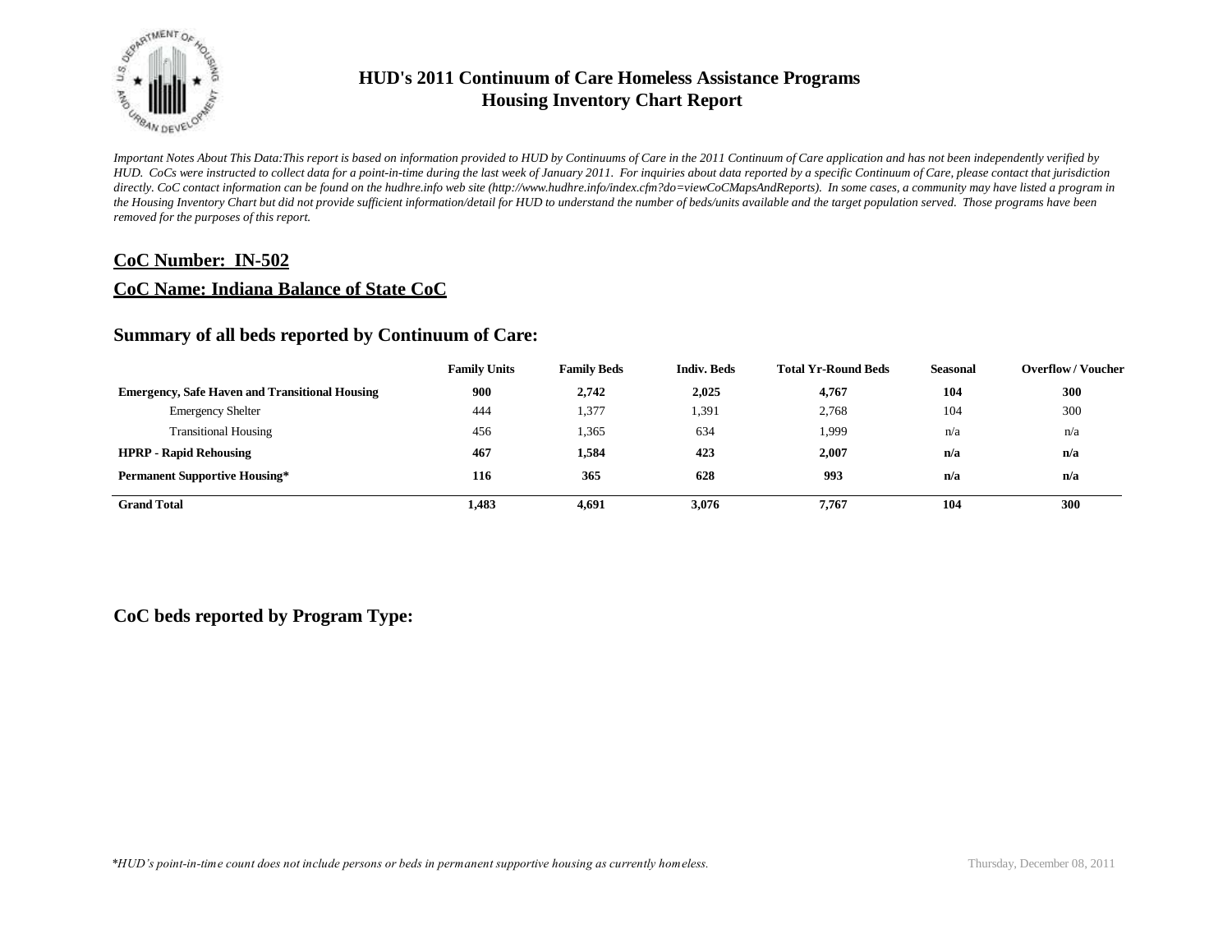

*Important Notes About This Data:This report is based on information provided to HUD by Continuums of Care in the 2011 Continuum of Care application and has not been independently verified by HUD. CoCs were instructed to collect data for a point-in-time during the last week of January 2011. For inquiries about data reported by a specific Continuum of Care, please contact that jurisdiction*  directly. CoC contact information can be found on the hudhre.info web site (http://www.hudhre.info/index.cfm?do=viewCoCMapsAndReports). In some cases, a community may have listed a program in *the Housing Inventory Chart but did not provide sufficient information/detail for HUD to understand the number of beds/units available and the target population served. Those programs have been removed for the purposes of this report.*

#### **Emergency Shelter for Families**

| <b>Provider Name</b>                                               | <b>Facility Name</b>              | Family<br><b>Units</b> | <b>Family</b><br><b>Beds</b> | <b>Individual</b><br><b>Beds</b> | <b>Total Beds</b> | <b>Seasonal</b> | <b>Overflow/Voucher</b> |
|--------------------------------------------------------------------|-----------------------------------|------------------------|------------------------------|----------------------------------|-------------------|-----------------|-------------------------|
| Albion Fellows Bacon Center                                        | Albion Fellows Bacon Center       | 8                      | 34                           | $\mathbf{0}$                     | 34                | $\theta$        | 30                      |
| Alternatives Inc.                                                  | Alternatives Inc.                 | 12                     | 48                           | 0                                | 48                | $\Omega$        | 0                       |
| Anchor House Inc.                                                  | Residential Program               | $\overline{4}$         | 12                           | 0                                | 12                | $\theta$        | 0                       |
| <b>Bloomington Township Trustee</b>                                | <b>Rosies Place</b>               |                        | 3                            | 0                                | 3                 | $\Omega$        |                         |
| CAM Inc                                                            | <b>CAM Family Hope Center</b>     |                        | 3                            | 0                                | 3                 | $\Omega$        |                         |
| Caring Place                                                       | Caring Place                      |                        | 24                           | 0                                | 24                | $\Omega$        |                         |
| Christian Ministries of Delaware County                            | Hope House                        |                        | 12                           | $\Omega$                         | 12                | $\Omega$        |                         |
| Christian Ministries of Delaware County                            | <b>Family Shelter</b>             | 6                      | 18                           | 0                                | 18                | $\Omega$        |                         |
| Citizens Concerned for the Homeless                                | <b>Sand Castle Shelter</b>        | 5                      | 18                           | 0                                | 18                | $\Omega$        |                         |
| Community Service Center of Morgan Co                              | Wellspring                        |                        | 27                           | 0                                | 27                | $\Omega$        |                         |
| Council on Domestic Abuse Inc. (CODA)                              | <b>CODA</b>                       |                        | 15                           | 0                                | 15                | $\Omega$        | ∩                       |
| Desert Rose Foundation                                             | <b>Desert Place</b>               | 10                     | 40                           |                                  | 40                | $\Omega$        |                         |
| Family Service Association of Howard Cou Domestic Violence Program |                                   |                        | 31                           |                                  | 31                | $\Omega$        |                         |
| Family Service Society                                             | Hands of Hope - Non DV            | 2                      | 8                            |                                  | 8                 | $\Omega$        |                         |
| Family Service Society                                             | Hands of Hope DV                  | 3                      | 12                           | 0                                | 12                | $\Omega$        |                         |
| Family Services of Delaware Co.                                    | A Better Way                      | 6                      | 24                           |                                  | 24                | $\Omega$        |                         |
| Family Services of Elkhart (IFIT)                                  | Elkhart County Women's Shelter    | 6                      | 29                           | $\Omega$                         | 29                | $\Omega$        |                         |
| Gary Commission for Women                                          | Rainbow ES DV                     | 6                      | 18                           | $\Omega$                         | 18                | $\Omega$        |                         |
| Goshen Interfaith Hospitality Network                              | Goshen Interfaith Hospitality Net | 7                      | 15                           | $\Omega$                         | 15                | $\Omega$        |                         |
| Greater Hammond Community Srvs                                     | <b>CAPES House</b>                | 8                      | 24                           | 0                                | 24                | $\Omega$        |                         |
| <b>Hoosier Hills</b>                                               | Prisoner and Community Together   | 5                      | 12                           | 0                                | 12                | $\Omega$        |                         |
| Human Services Inc.                                                | Horizon House                     |                        | 12                           |                                  | 12                | $\Omega$        |                         |
| Innermission Inc.                                                  | H3 Claude St. Shelter             | 2                      | 6                            |                                  | 6                 | $\Omega$        |                         |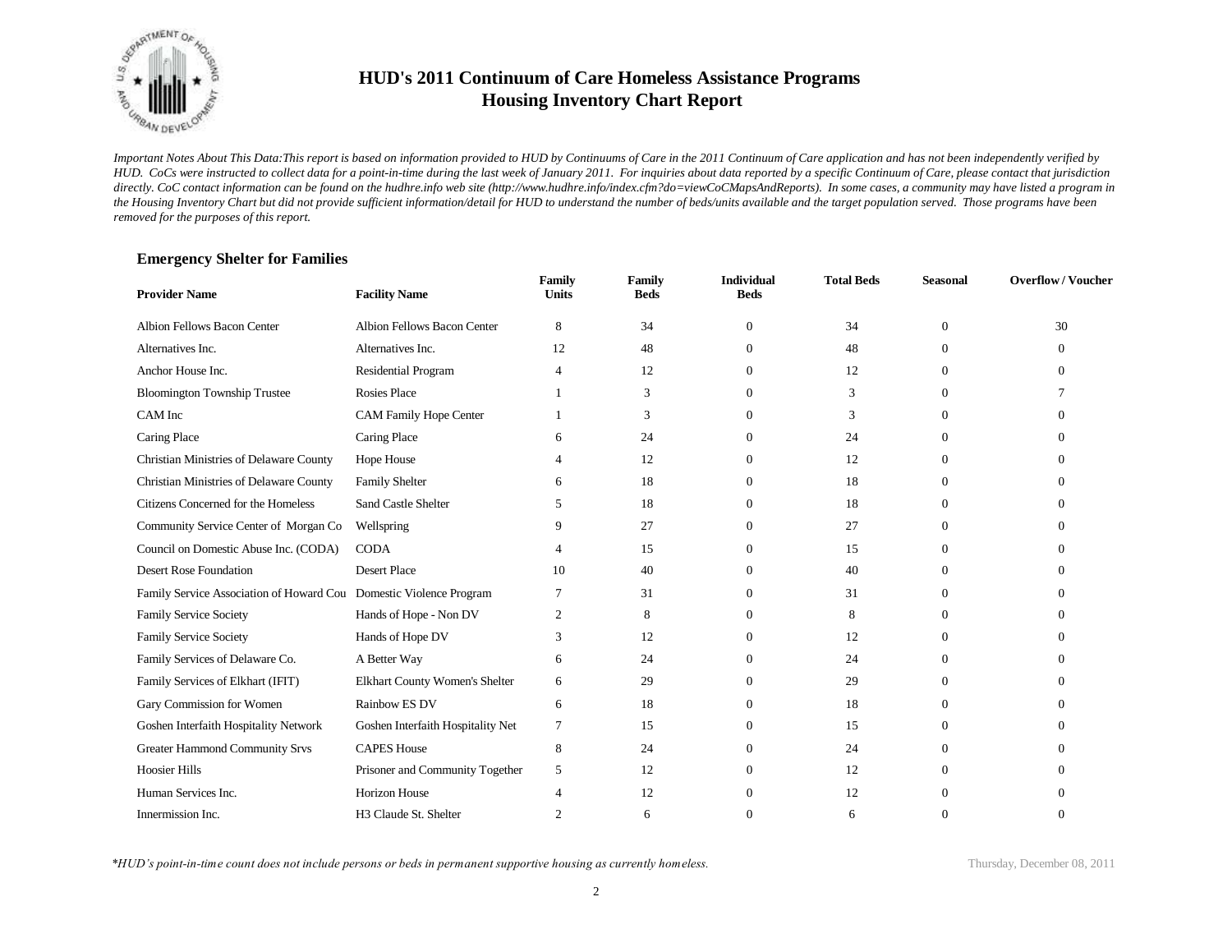

*Important Notes About This Data:This report is based on information provided to HUD by Continuums of Care in the 2011 Continuum of Care application and has not been independently verified by HUD. CoCs were instructed to collect data for a point-in-time during the last week of January 2011. For inquiries about data reported by a specific Continuum of Care, please contact that jurisdiction*  directly. CoC contact information can be found on the hudhre.info web site (http://www.hudhre.info/index.cfm?do=viewCoCMapsAndReports). In some cases, a community may have listed a program in *the Housing Inventory Chart but did not provide sufficient information/detail for HUD to understand the number of beds/units available and the target population served. Those programs have been removed for the purposes of this report.*

| <b>Provider Name</b>                        | <b>Facility Name</b>              | Family<br><b>Units</b> | Family<br>Beds | <b>Individual</b><br><b>Beds</b> | <b>Total Beds</b> | <b>Seasonal</b> | <b>Overflow/Voucher</b> |
|---------------------------------------------|-----------------------------------|------------------------|----------------|----------------------------------|-------------------|-----------------|-------------------------|
| Interfaith Hospitality Network of Lafayette | Family Promise of Greater Lafayet | 3                      | Q              | $\Omega$                         | 9                 | $\Omega$        |                         |
| <b>Marshall County Housing Authority</b>    | <b>Hemminger House</b>            | 6                      | 18             | $\Omega$                         | 18                | $\mathbf{0}$    |                         |
| Mt. Vernon Homeless Shelter Inc.            | Mt. Vernon Homeless Shelter Inc.  | 3                      | 10             | $\Omega$                         | 10                | $\mathbf{0}$    |                         |
| Pigeon Trustee Office                       | Dorathea M. MacGregor Family S    | 4                      | 12             | $\Omega$                         | 12                | $\overline{0}$  |                         |
| Safe Passage                                | Safe Passage                      |                        | 20             | $\Omega$                         | 20                | $\overline{0}$  |                         |
| Salvation Army Lafayette                    | <b>SAFES</b>                      |                        | 9              | $\Omega$                         | 9                 | $\Omega$        |                         |
| St. Jude House                              | Safe Haven                        | 8                      | 30             | $\overline{0}$                   | 30                | $\overline{0}$  |                         |
| <b>Wayside Mission</b>                      | <b>Wayside Mission</b>            | Ć                      | 12             | $\theta$                         | 12                | $\overline{0}$  |                         |
| <b>Total</b>                                |                                   | 161                    | 565            | $\mathbf{0}$                     | 565               | $\mathbf{0}$    | 39                      |

#### **Emergency Shelter for Families**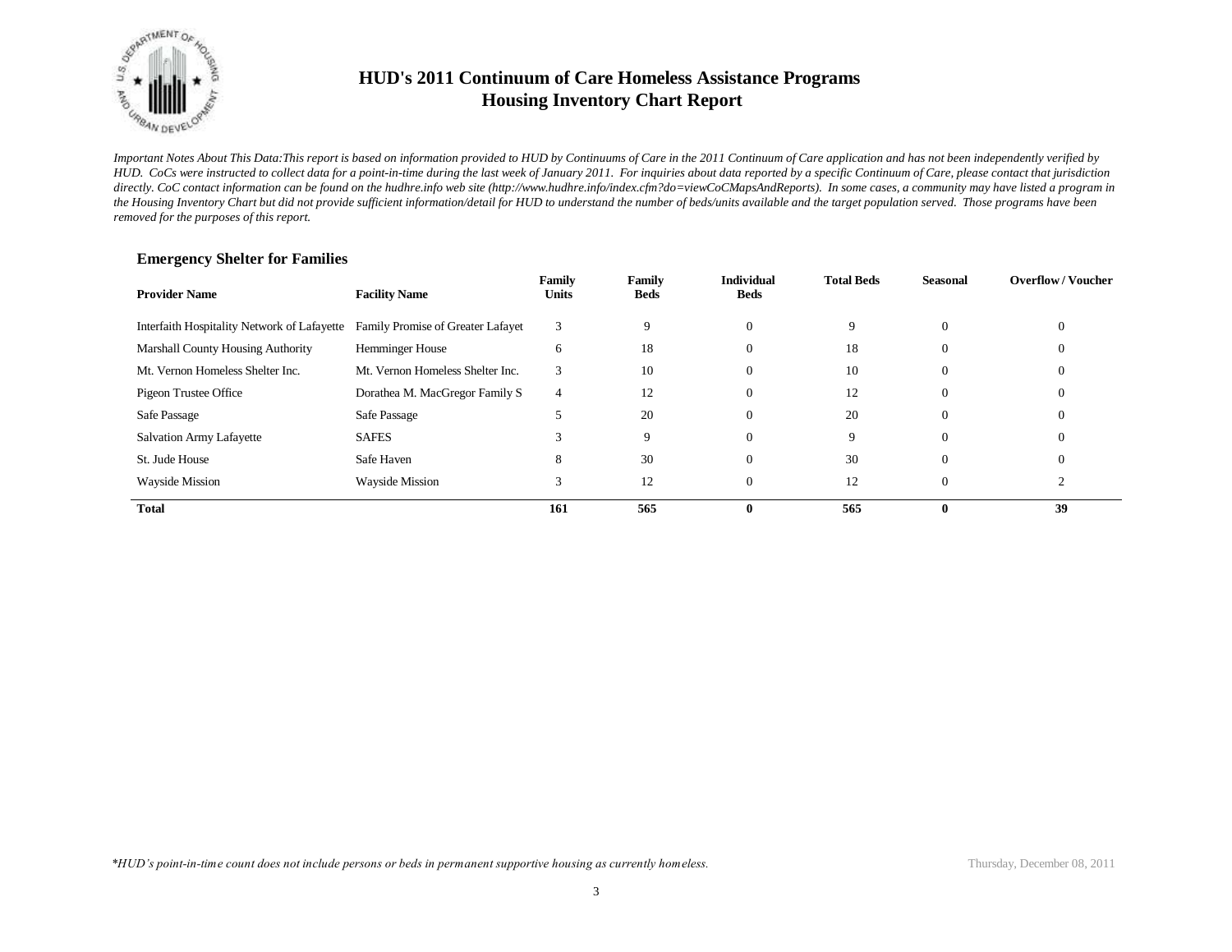

*Important Notes About This Data:This report is based on information provided to HUD by Continuums of Care in the 2011 Continuum of Care application and has not been independently verified by HUD. CoCs were instructed to collect data for a point-in-time during the last week of January 2011. For inquiries about data reported by a specific Continuum of Care, please contact that jurisdiction*  directly. CoC contact information can be found on the hudhre.info web site (http://www.hudhre.info/index.cfm?do=viewCoCMapsAndReports). In some cases, a community may have listed a program in *the Housing Inventory Chart but did not provide sufficient information/detail for HUD to understand the number of beds/units available and the target population served. Those programs have been removed for the purposes of this report.*

#### **Emergency Shelter for Mixed Populations**

| <b>Provider Name</b>                        | <b>Facility Name</b>             | Family<br><b>Units</b> | Family<br><b>Beds</b> | <b>Individual</b><br><b>Beds</b> | <b>Total Beds</b> | <b>Seasonal</b> | <b>Overflow/Voucher</b> |
|---------------------------------------------|----------------------------------|------------------------|-----------------------|----------------------------------|-------------------|-----------------|-------------------------|
| Adams Wells Crisis Center                   | <b>Emergency Shelter</b>         | $\overline{c}$         | 8                     | 6                                | 14                | $\mathbf{0}$    | $\mathbf{0}$            |
| Calumet Township Trustee Office             | Multi Purpose Center             | 6                      | 18                    | 3                                | 21                | $\Omega$        | $\Omega$                |
| Catholic Charities Terre Haute              | <b>Bethany House</b>             | 4                      | 12                    |                                  | 19                | $\overline{0}$  | 0                       |
| Christian Help, Inc.                        | Hotel Voucher Program            | 10                     | 25                    | 5                                | 30                | $\Omega$        | 0                       |
| Christian Love Help Center / Shelter Inc    | <b>CLS</b> House                 | 3                      | 6                     | 8                                | 14                | $\overline{0}$  | $\Omega$                |
| Columbus Regional Hospital                  | Turning Point                    | 7                      | 21                    | 3                                | 24                | $\Omega$        | $\Omega$                |
| Community & Family Services                 | Huntington House Homeless Shelt  | 3                      | 9                     | $\Omega$                         | 9                 | $\theta$        | $\overline{c}$          |
| Crisis Connection                           | Crisis Connection                | 3                      | 8                     |                                  | 9                 | $\Omega$        | $\Omega$                |
| <b>Emmaus Mission</b>                       | <b>Emmaus Mission</b>            | 4                      | 12                    | 36                               | 48                | $\Omega$        | 12                      |
| <b>Faith Mission</b>                        | <b>Faith Mission</b>             | 14                     | 33                    | 80                               | 113               | $\Omega$        | $\Omega$                |
| Family Crisis Shelter Inc                   | <b>Residential Services</b>      |                        | 21                    | 10                               | 31                | $\Omega$        | 0                       |
| Gabriels Horn Corporation                   | Gabriels Horn Shelter            | 3                      | 9                     | 2                                | 11                | $\Omega$        | 0                       |
| Hancock Hope House                          | <b>Emergency Shelter</b>         | 3                      | 9                     | 23                               | 32                | $\Omega$        | $\Omega$                |
| Haven House Hammond                         | Haven House Domestic Violence    | 5                      | 17                    | 2                                | 19                | $\Omega$        | $\mathfrak{D}$          |
| Haven House Services Inc. Jeffersonville    | Williams Emergency Housing Cen   | 8                      | 30                    | 30                               | 60                | $\Omega$        | 20                      |
| Heart House Inc.                            | Heart House Inc.                 | 6                      | 36                    | 26                               | 62                | $\theta$        | 3                       |
| Holy Trinity Lutheran Church                | Project Stepping Stone of Muncie | 3                      | 12                    | 19                               | 31                | $\Omega$        | $\Omega$                |
| House of Bread and Peace Inc                | House of Bread and Peace Inc.    | 2                      | 6                     | 16                               | 22                | $\Omega$        | $\mathfrak{D}$          |
| Housing Authority of Greencastle            | A-Way Home                       | $\overline{4}$         | 12                    | 24                               | 36                | $\Omega$        | 30                      |
| Human Services Inc.                         | Days Inn Emergency Housing       | 2                      | 6                     | 2                                | 8                 | $\Omega$        | 6                       |
| Interfaith Hospitality Network of Greater F | <b>Emergency Shelter</b>         | 10                     | 30                    | $\Omega$                         | 30                | $\Omega$        | $\Omega$                |
| <b>Jayland Shelter</b>                      | <b>Jayland Shelter</b>           |                        | 3                     | 9                                | 12                | $\Omega$        | 0                       |
| Jennings County Coordinating Council        | Jennings County Homeless Shelter | 5                      | 10                    | 2                                | 12                | $\Omega$        | 10                      |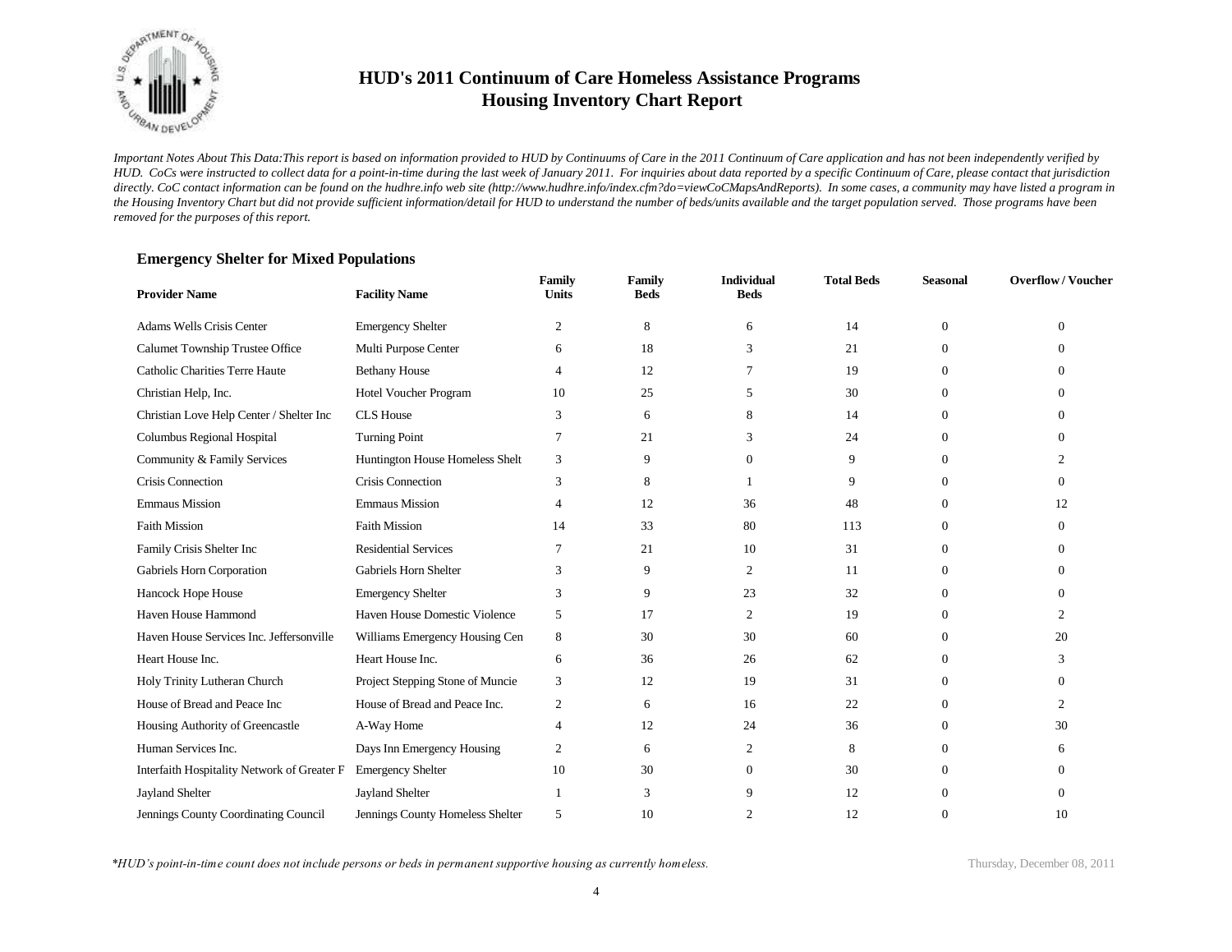

*Important Notes About This Data:This report is based on information provided to HUD by Continuums of Care in the 2011 Continuum of Care application and has not been independently verified by HUD. CoCs were instructed to collect data for a point-in-time during the last week of January 2011. For inquiries about data reported by a specific Continuum of Care, please contact that jurisdiction*  directly. CoC contact information can be found on the hudhre.info web site (http://www.hudhre.info/index.cfm?do=viewCoCMapsAndReports). In some cases, a community may have listed a program in *the Housing Inventory Chart but did not provide sufficient information/detail for HUD to understand the number of beds/units available and the target population served. Those programs have been removed for the purposes of this report.*

| <b>Provider Name</b>                  | <b>Facility Name</b>                  | Family<br><b>Units</b> | Family<br><b>Beds</b> | <b>Individual</b><br><b>Beds</b> | <b>Total Beds</b> | <b>Seasonal</b> | <b>Overflow/Voucher</b> |
|---------------------------------------|---------------------------------------|------------------------|-----------------------|----------------------------------|-------------------|-----------------|-------------------------|
| Kokomo Rescue Mission                 | Open Arms Women's Shelter             | 13                     | 50                    | 12                               | 62                | $\theta$        | $\Omega$                |
| Light House Mission Inc. Terre Haute  | <b>Conners Center</b>                 | 15                     | 45                    | 30                               | 75                | $\Omega$        | $\Omega$                |
| Love Chapel                           | <b>Cherry Street Boarding House</b>   | $\overline{c}$         | 2                     | 4                                | 6                 | $\Omega$        | $\Omega$                |
| Middle Way House Inc.                 | Middle Way House Emergency Sh         | 6                      | 16                    | 6                                | 22                | $\Omega$        | $\Omega$                |
| Missionaries of Charity Shelter       | Sojourner Truth House Mission         | 4                      | 16                    | 8                                | 24                | $\Omega$        |                         |
| NC Indiana Rural Crisis Center        | NC Indiana Rural Crisis Center        | 5                      | 13                    | 6                                | 19                | $\Omega$        | $\Omega$                |
| Noble House                           | Noble House                           | 3                      | 9                     | 28                               | 37                | $\Omega$        | $\Omega$                |
| Northside Christian Church            | <b>Emergency Shelter - Overflow</b>   | $\boldsymbol{0}$       | $\mathbf{0}$          | $\Omega$                         | $\mathbf{0}$      | $\Omega$        | 20                      |
| <b>Ozanam Shelter</b>                 | Read St. Shelter                      | 17                     | 51                    | 6                                | 57                | $\Omega$        |                         |
| Project Help/Caring Center            | The Caring Center Emergency She       | 1                      | 2                     | $\Omega$                         | 2                 | $\Omega$        | $\Omega$                |
| <b>Roosevelt Mission</b>              | <b>Roosevelt Mission</b>              | 2                      | 6                     | 11                               | 17                | $\Omega$        | $\Omega$                |
| Sheltering Wings                      | Sheltering Wings                      | 11                     | 34                    | 10                               | 44                | $\Omega$        | $\Omega$                |
| St. Elizabeth Catholic Charities      | St. Elizabeth Regional Maternity      | 7                      | 14                    | 8                                | 22                | $\Omega$        | $\Omega$                |
| Stepping Stone Shelter For Women Inc. | Stepping Stone Emergency Shelter      | 9                      | 27                    | 4                                | 31                | $\Omega$        | 5                       |
| Turning Point of Steuben County Inc.  | Turning Point Shelter of Steuben      | 1                      | 3                     | 20                               | 23                | $\Omega$        | 2                       |
| <b>YWCA</b> of Evansville             | <b>YWCA Domestic Violence Shelter</b> | $\overline{4}$         | 8                     | 8                                | 16                | $\Omega$        | $\Omega$                |
| <b>YWCA</b> of Evansville             | <b>Emergency Housing Shelter</b>      | 3                      | 6                     | 4                                | 10                | $\Omega$        |                         |
| YWCA of Fort Wayne                    | Women's Shelter                       | 6                      | 40                    | 10                               | 50                | $\Omega$        |                         |
| YWCA of Lafayette                     | <b>YWCA Domestic Violence Interve</b> | 6                      | 18                    | 6                                | 24                | $\Omega$        |                         |
| YWCA of Muncie                        | Women's Residential Program           | 14                     | 29                    | 30                               | 59                | $\Omega$        | $\Omega$                |
| <b>YWCA</b> of Richmond               | Genesis II                            | 6                      | 25                    | 8                                | 33                | $\Omega$        | 3                       |
| <b>YWCA</b> of Richmond               | Genesis                               | 6                      | 18                    | 5                                | 23                | $\overline{0}$  | $\Omega$                |
| <b>Total</b>                          |                                       | 256                    | 785                   | 538                              | 1323              | $\bf{0}$        | 129                     |

#### **Emergency Shelter for Mixed Populations**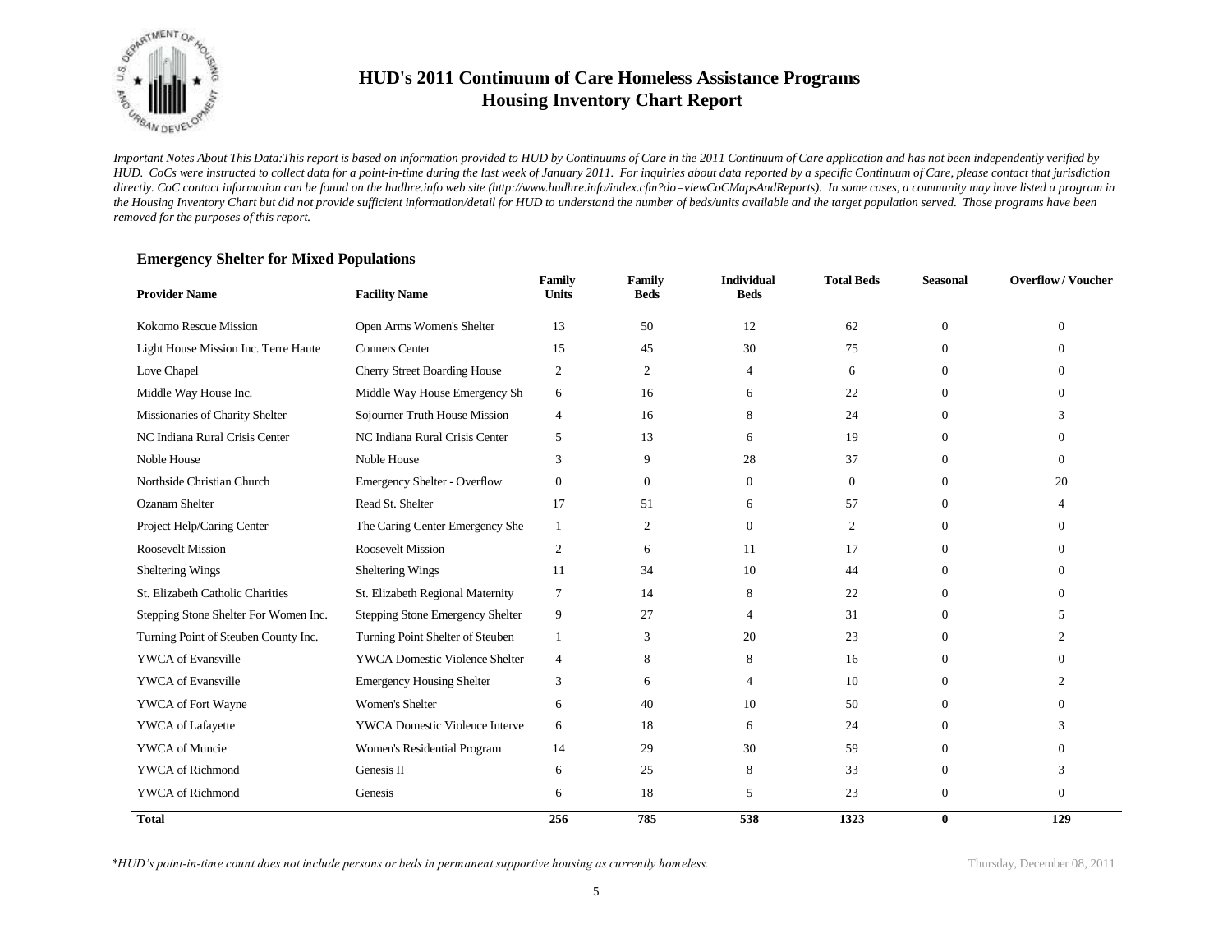

*Important Notes About This Data:This report is based on information provided to HUD by Continuums of Care in the 2011 Continuum of Care application and has not been independently verified by HUD. CoCs were instructed to collect data for a point-in-time during the last week of January 2011. For inquiries about data reported by a specific Continuum of Care, please contact that jurisdiction*  directly. CoC contact information can be found on the hudhre.info web site (http://www.hudhre.info/index.cfm?do=viewCoCMapsAndReports). In some cases, a community may have listed a program in *the Housing Inventory Chart but did not provide sufficient information/detail for HUD to understand the number of beds/units available and the target population served. Those programs have been removed for the purposes of this report.*

| <b>Provider Name</b>                    | <b>Facility Name</b>                 | Family<br><b>Units</b> | Family<br><b>Beds</b> | <b>Individual</b><br><b>Beds</b> | <b>Total Beds</b> | <b>Seasonal</b> | <b>Overflow/Voucher</b> |
|-----------------------------------------|--------------------------------------|------------------------|-----------------------|----------------------------------|-------------------|-----------------|-------------------------|
| Backstreet Mission Inc.                 | <b>Upper Room</b>                    | $\mathbf{0}$           | $\mathbf{0}$          | 22                               | 22                | $\Omega$        | $\Omega$                |
| <b>Brothers Keeper</b>                  | Brothers' Keeper                     | $\overline{0}$         | $\overline{0}$        | 7                                | 7                 | $\Omega$        | 5                       |
| <b>Brothers Uplifting Brothers</b>      | Hope House                           | $\overline{0}$         | $\overline{0}$        | 3                                | 3                 | 0               | $\Omega$                |
| CAM Inc                                 | <b>CAM</b> Residential               | $\overline{0}$         | $\overline{0}$        | 17                               | 17                | $\Omega$        | $\Omega$                |
| <b>Christian Center</b>                 | Christian Center Men's Program       | $\mathbf{0}$           | $\overline{0}$        | 56                               | 56                | $\Omega$        | 15                      |
| Christian Ministries of Delaware County | Men's Sleeping Room                  | $\overline{0}$         | $\overline{0}$        | 56                               | 56                | $\Omega$        | $\Omega$                |
| <b>City Rescue Mission</b>              | <b>City Rescue Mission</b>           | $\overline{0}$         | $\overline{0}$        | 52                               | 52                | $\Omega$        | $\Omega$                |
| Elijah Haven                            | DV Shelter                           | $\Omega$               | $\overline{0}$        | 14                               | 14                | $\Omega$        | $\Omega$                |
| <b>Evansville Rescue Mission</b>        | <b>Evansville Rescue Mission</b>     | $\Omega$               | $\overline{0}$        | 64                               | 64                | $\Omega$        | 55                      |
| Faith Community Men's Shelter           | Men's Homeless Shelter               | $\mathbf{0}$           | $\overline{0}$        | $\mathbf{0}$                     | $\mathbf{0}$      | 34              | $\Omega$                |
| First Baptist Church of Hammond         | Warming Shelter                      | $\overline{0}$         | $\overline{0}$        | $\mathbf{0}$                     | $\mathbf{0}$      | $\Omega$        | 13                      |
| Fort Wayne Rescue Mission               | Fort Wayne Rescue Mission Emer       | $\boldsymbol{0}$       | $\overline{0}$        | 63                               | 63                | $\overline{0}$  | 10                      |
| <b>Grant County Rescue Mission</b>      | <b>Grant County Men's Shelter</b>    | $\mathbf{0}$           | $\overline{0}$        | 70                               | 70                | $\Omega$        | $\Omega$                |
| <b>Grant County Rescue Mission</b>      | Open Heart Women's Shelter           | $\overline{0}$         | $\overline{0}$        | 12                               | 12                | $\Omega$        | $\Omega$                |
| Hope House                              | Hope House ES                        | $\mathbf{0}$           | $\overline{0}$        |                                  |                   | $\Omega$        | $\Omega$                |
| Human Services Inc.                     | Cherry Street Boarding House         | $\mathbf{0}$           | $\overline{0}$        | 8                                | 8                 | $\overline{0}$  | $\Omega$                |
| Interfaith Winter Shelter Initiative    | Interfaith Winter Shelter Initiative | $\boldsymbol{0}$       | $\Omega$              | $\Omega$                         | $\Omega$          | 30              | $\Omega$                |
| Kokomo Rescue Mission                   | Kokomo Rescue Mission Men's Sh       | $\boldsymbol{0}$       | $\overline{0}$        | 58                               | 58                | $\overline{0}$  | 10                      |
| Lafayette Urban Ministry                | <b>LUM</b> Shelter                   | $\boldsymbol{0}$       | $\overline{0}$        | 46                               | 46                | $\Omega$        | 10                      |
| Light House Mission Inc. Terre Haute    | <b>Light Life Families</b>           | $\mathbf{0}$           | $\overline{0}$        | 15                               | 15                | $\overline{0}$  | $\Omega$                |
| Light House Mission Inc. Terre Haute    | <b>Light House Mission</b>           | $\boldsymbol{0}$       | $\overline{0}$        | 84                               | 84                | $\Omega$        | 12                      |
| Martha's House Inc.                     | <b>Emergency Shelter</b>             | $\mathbf{0}$           | $\mathbf{0}$          | 28                               | 28                | $\Omega$        | $\overline{2}$          |
| Muncie Mission                          | Muncie Mission                       | $\mathbf{0}$           | $\Omega$              | 66                               | 66                | $\Omega$        | $\Omega$                |

#### **Emergency Shelter for Single Individuals**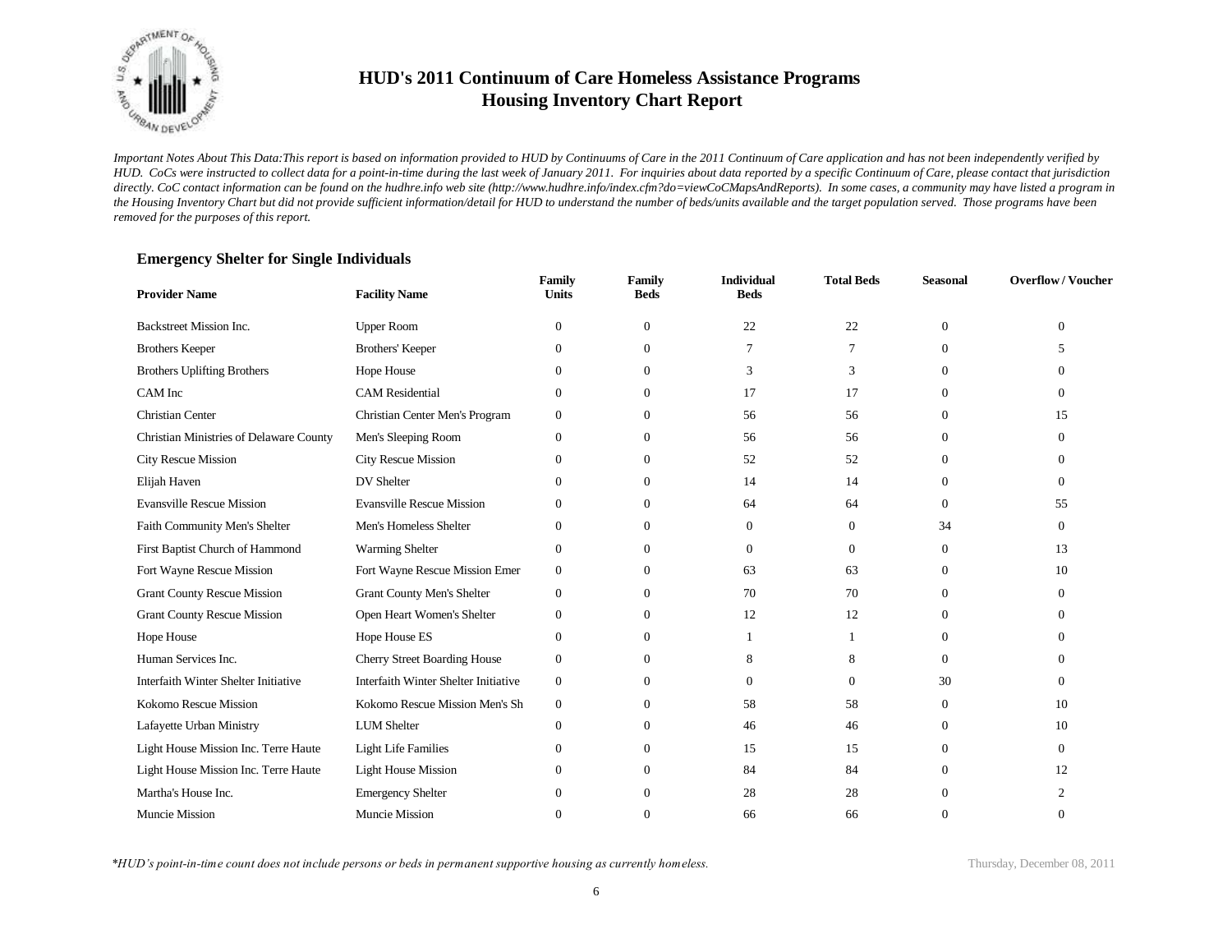

*Important Notes About This Data:This report is based on information provided to HUD by Continuums of Care in the 2011 Continuum of Care application and has not been independently verified by HUD. CoCs were instructed to collect data for a point-in-time during the last week of January 2011. For inquiries about data reported by a specific Continuum of Care, please contact that jurisdiction*  directly. CoC contact information can be found on the hudhre.info web site (http://www.hudhre.info/index.cfm?do=viewCoCMapsAndReports). In some cases, a community may have listed a program in *the Housing Inventory Chart but did not provide sufficient information/detail for HUD to understand the number of beds/units available and the target population served. Those programs have been removed for the purposes of this report.*

| <b>Provider Name</b>          | <b>Facility Name</b>              | Family<br><b>Units</b> | Family<br><b>Beds</b> | <b>Individual</b><br><b>Beds</b> | <b>Total Beds</b> | Seasonal       | <b>Overflow/Voucher</b> |
|-------------------------------|-----------------------------------|------------------------|-----------------------|----------------------------------|-------------------|----------------|-------------------------|
| New Creation Men's Center     | Valparaiso Men's Overnight Shelte | $\overline{0}$         |                       | 25                               | 25                | $\theta$       |                         |
| Project Impact                | Project Impact New Life House     | $\Omega$               |                       | 10                               | 10                | $\theta$       |                         |
| Serenity House of Gary Inc.   | Serenity House                    | $\Omega$               |                       | 4                                | 4                 | $\Omega$       |                         |
| Third Phase Christian Center  | Third Phase Christian Center      |                        |                       | 10                               | 10                | $\Omega$       |                         |
| <b>United Caring Shelters</b> | Night Shelter                     |                        |                       | 62                               | 62                | $\overline{0}$ |                         |
| <b>United Caring Shelters</b> | White Flag Amnesty                | $\theta$               |                       |                                  |                   | 40             |                         |
| <b>Total</b>                  |                                   |                        |                       | 853                              | 853               | 104            | 132                     |

#### **Emergency Shelter for Single Individuals**

#### **Emergency Shelter for Youth (Under 18 yrs.)**

| <b>Provider Name</b> | <b>Facility Name</b>        | Family<br>Units | Family<br><b>Beds</b> | <b>Individual</b><br><b>Beds</b> | <b>Total Beds</b> | Seasonal | <b>Overflow/Voucher</b> |
|----------------------|-----------------------------|-----------------|-----------------------|----------------------------------|-------------------|----------|-------------------------|
| Crisis Center        | <b>Alternative House</b>    | 12              | $\overline{1}$        |                                  | ⊥∠                |          |                         |
| Monroe County YSB    | Second Chance Binkley House | 15              |                       |                                  |                   |          |                         |
| Total                |                             | 27              | ^^<br>21              | о                                | 27                |          | 0                       |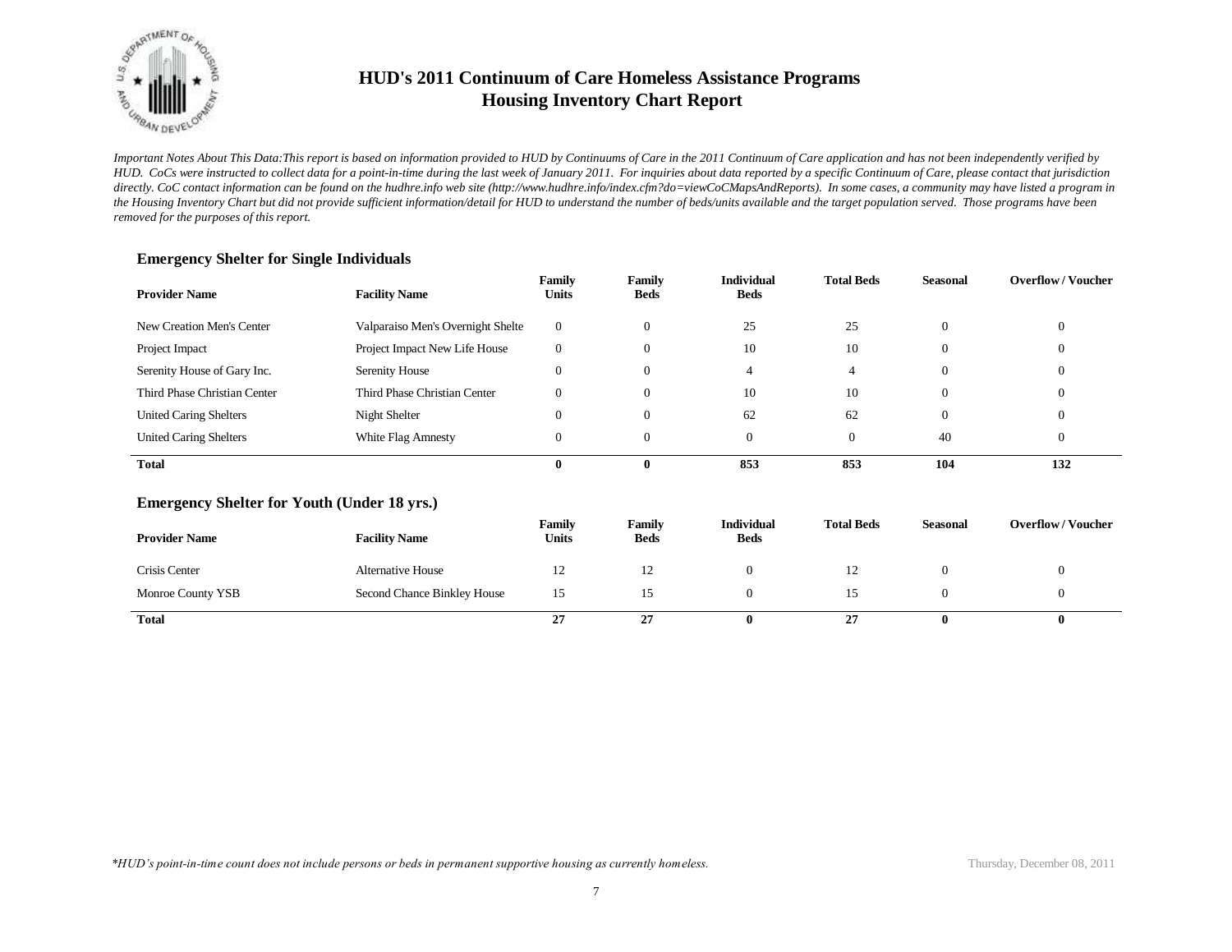

*Important Notes About This Data:This report is based on information provided to HUD by Continuums of Care in the 2011 Continuum of Care application and has not been independently verified by HUD. CoCs were instructed to collect data for a point-in-time during the last week of January 2011. For inquiries about data reported by a specific Continuum of Care, please contact that jurisdiction*  directly. CoC contact information can be found on the hudhre.info web site (http://www.hudhre.info/index.cfm?do=viewCoCMapsAndReports). In some cases, a community may have listed a program in *the Housing Inventory Chart but did not provide sufficient information/detail for HUD to understand the number of beds/units available and the target population served. Those programs have been removed for the purposes of this report.*

#### **Transitional Housing for Families**

| <b>Provider Name</b>                                           | <b>Facility Name</b>            | Family<br><b>Units</b> | <b>Family</b><br><b>Beds</b> | <b>Individual</b><br><b>Beds</b> | <b>Total Beds</b> | <b>Seasonal</b> | <b>Overflow/Voucher</b> |
|----------------------------------------------------------------|---------------------------------|------------------------|------------------------------|----------------------------------|-------------------|-----------------|-------------------------|
| A Better Way                                                   | Passageway                      | 6                      | 25                           | $\mathbf{0}$                     | 25                | n/a             | n/a                     |
| Backstreet Mission Inc.                                        | Agape House                     | 11                     | 31                           | $\boldsymbol{0}$                 | 31                | n/a             | n/a                     |
| <b>Beaman Home</b>                                             | Kosciusko County Shelter        | 3                      | 15                           | $\mathbf{0}$                     | 15                | n/a             | n/a                     |
| <b>Blue River Services</b>                                     | Hope Manor Transitional Housing | $\overline{4}$         | 12                           | $\overline{0}$                   | 12                | n/a             | n/a                     |
| Bridges Community Services Inc.                                | Greystone                       | 9                      | 22                           | $\overline{0}$                   | 22                | n/a             | n/a                     |
| Bridges Community Services Inc.                                | Shepherd Center                 | 10                     | 25                           | $\Omega$                         | 25                | n/a             | n/a                     |
| Center for Women and Families                                  | DV Transitional Housing Program | 8                      | 32                           | $\overline{0}$                   | 32                | n/a             | n/a                     |
| Community Action Program of Evansville                         | Ardell's Place Gibson Shelter   | $\overline{c}$         | 6                            | $\overline{0}$                   | 6                 | n/a             | n/a                     |
| Community Service Center of Morgan Co                          | <b>Homeward Bound</b>           | 13                     | 45                           | $\overline{0}$                   | 45                | n/a             | n/a                     |
| Council on Domestic Abuse Inc. (CODA)                          | <b>Transitional Housing</b>     | 10                     | 20                           | $\overline{0}$                   | 20                | n/a             | n/a                     |
| CR Works                                                       | <b>HETTSI</b>                   | 8                      | 30                           | $\overline{0}$                   | 30                | n/a             | n/a                     |
| <b>CR Works</b>                                                | <b>Ruby Homes</b>               | 12                     | 34                           | $\overline{0}$                   | 34                | n/a             | n/a                     |
| Desert Rose Foundation                                         | <b>Desert Place</b>             | 10                     | 40                           | $\mathbf{0}$                     | 40                | n/a             | n/a                     |
| <b>ECHO Housing Corporation</b>                                | Lucas Place                     | 20                     | 70                           | $\boldsymbol{0}$                 | 70                | n/a             | n/a                     |
| <b>Evansville Goodwill Industries</b>                          | Goodwill Family Center          | 10                     | 30                           | 0                                | 30                | n/a             | n/a                     |
| Families by Choice                                             | Deborahs House                  | 6                      | 12                           | $\overline{0}$                   | 12                | n/a             | n/a                     |
| Family Services of Elkhart (IFIT)                              | Kauffman's Transitional         | 12                     | 36                           | $\overline{0}$                   | 36                | n/a             | n/a                     |
| Gary Commission for Women                                      | The Ark                         | 15                     | 60                           | $\boldsymbol{0}$                 | 60                | n/a             | n/a                     |
| Genesis Outreach Inc.                                          | New Beginnings                  | 5                      | 15                           | $\mathbf{0}$                     | 15                | n/a             | n/a                     |
| Heart House Inc.                                               | Tanglewood Apartments II        | 12                     | 36                           | $\overline{0}$                   | 36                | n/a             | n/a                     |
| Heart House Inc.                                               | <b>Tanglewood Apartments I</b>  | 12                     | 36                           | $\boldsymbol{0}$                 | 36                | n/a             | n/a                     |
| Human Services Inc.                                            | <b>Horizon Point</b>            | 3                      | 9                            | $\Omega$                         | 9                 | n/a             | n/a                     |
| Lafayette Transitional Housing Center Inc. LTHC Family Program |                                 | 15                     | 54                           | $\mathbf{0}$                     | 54                | n/a             | n/a                     |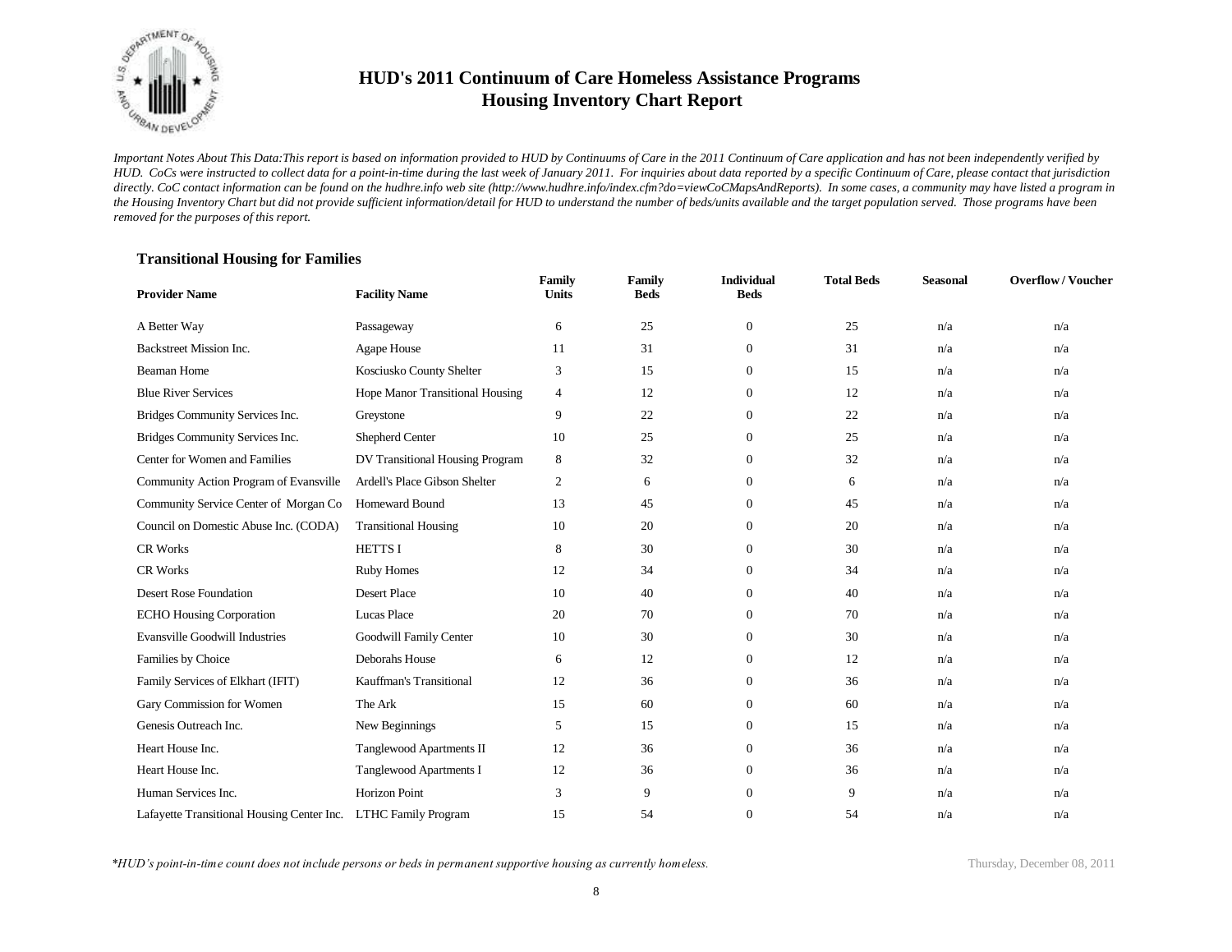

*Important Notes About This Data:This report is based on information provided to HUD by Continuums of Care in the 2011 Continuum of Care application and has not been independently verified by HUD. CoCs were instructed to collect data for a point-in-time during the last week of January 2011. For inquiries about data reported by a specific Continuum of Care, please contact that jurisdiction*  directly. CoC contact information can be found on the hudhre.info web site (http://www.hudhre.info/index.cfm?do=viewCoCMapsAndReports). In some cases, a community may have listed a program in *the Housing Inventory Chart but did not provide sufficient information/detail for HUD to understand the number of beds/units available and the target population served. Those programs have been removed for the purposes of this report.*

| <b>Provider Name</b>                   | <b>Facility Name</b>                     | Family<br>Units | Family<br><b>Beds</b> | <b>Individual</b><br><b>Beds</b> | <b>Total Beds</b> | <b>Seasonal</b> | <b>Overflow/Voucher</b> |
|----------------------------------------|------------------------------------------|-----------------|-----------------------|----------------------------------|-------------------|-----------------|-------------------------|
| Light House Mission Inc. Terre Haute   | <b>Conners Center Transitional Apart</b> | 6               | 18                    | $\theta$                         | 18                | n/a             | n/a                     |
| Middle Way House Inc.                  | The Rise!                                | 28              | 78                    | $\theta$                         | 78                | n/a             | n/a                     |
| North Central Community Action         | <b>Transitional Housing</b>              | 4               | 13                    | $\overline{0}$                   | 13                | n/a             | n/a                     |
| Pathfinder Services Inc.               | <b>Transitional Housing</b>              | 10              | 30                    | $\Omega$                         | 30                | n/a             | n/a                     |
| Providence Self Sufficiency Ministries | Providence House                         | 6               | 18                    | $\Omega$                         | 18                | n/a             | n/a                     |
| Salvation Army New Albany              | <b>Transitional Housing Two</b>          | 8               | 24                    | $\Omega$                         | 24                | n/a             | n/a                     |
| Stepping Stone Shelter For Women Inc.  | The Bridge Transition Housing Pr         | 15              | 33                    | $\Omega$                         | 33                | n/a             | n/a                     |
| Vincent Village Inc.                   | Vincent House Transitional Shelte        | 12              | 36                    | $\Omega$                         | 36                | n/a             | n/a                     |
| Vincent Village Inc.                   | Vincent Village                          | 11              | 44                    | $\Omega$                         | 44                | n/a             | n/a                     |
| <b>Total</b>                           |                                          | 316             | 989                   | 0                                | 989               | n/a             | n/a                     |

#### **Transitional Housing for Families**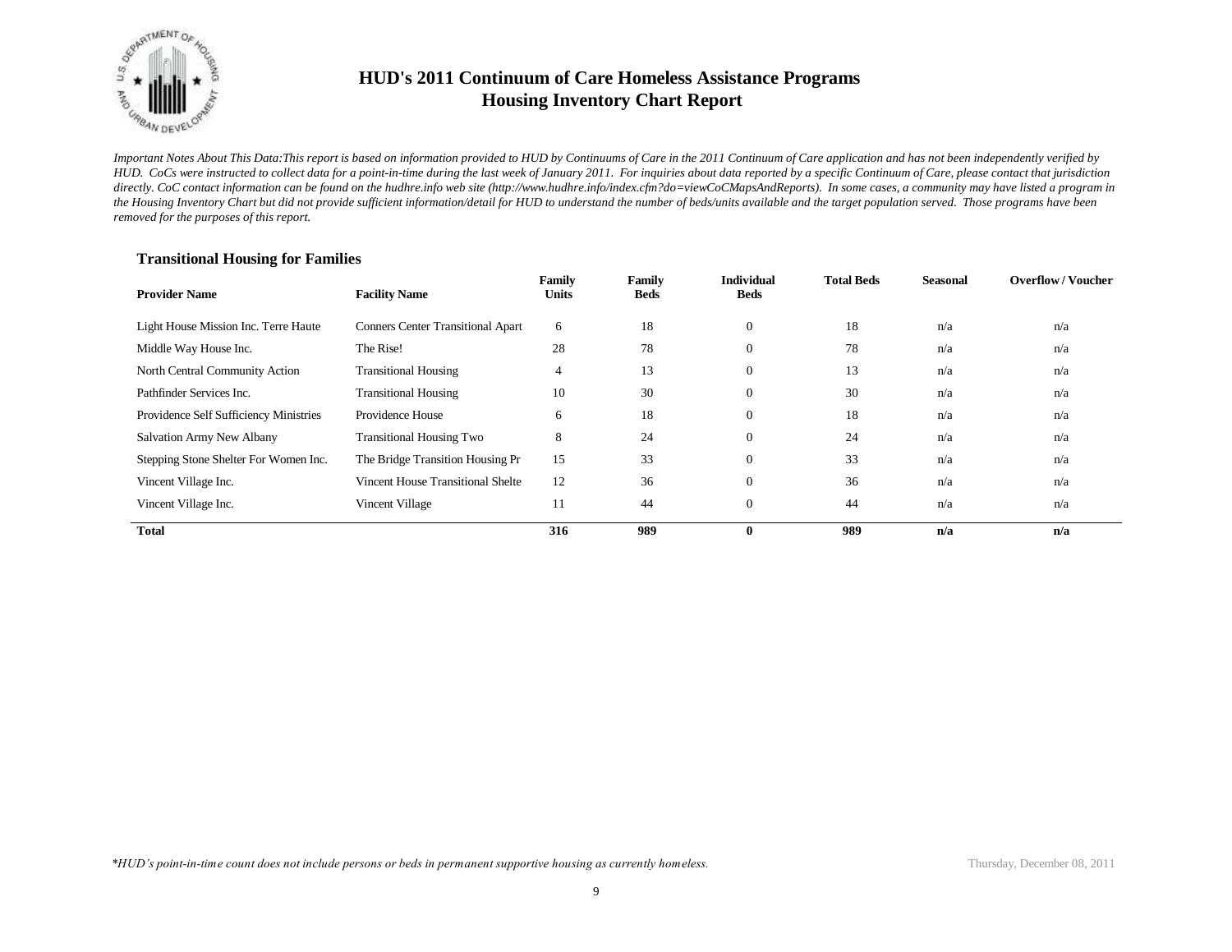

*Important Notes About This Data:This report is based on information provided to HUD by Continuums of Care in the 2011 Continuum of Care application and has not been independently verified by HUD. CoCs were instructed to collect data for a point-in-time during the last week of January 2011. For inquiries about data reported by a specific Continuum of Care, please contact that jurisdiction*  directly. CoC contact information can be found on the hudhre.info web site (http://www.hudhre.info/index.cfm?do=viewCoCMapsAndReports). In some cases, a community may have listed a program in *the Housing Inventory Chart but did not provide sufficient information/detail for HUD to understand the number of beds/units available and the target population served. Those programs have been removed for the purposes of this report.*

#### **Provider Name Facility Name Family Units Family Beds Individual Beds Total Beds Seasonal Overflow / Voucher** Bountiful Harvest Mission Beauty for Ashes 3 3 9 3 12 n/a n/a n/a Bridges Community Services Inc. Second Wind 16 16 40 6 46 n/a n/a n/a CMHC Inc Batesville TH 14 42 10 52 n/a n/a Family Crisis Shelter Inc Montgomery County Transitional 4 16 1 17 n/a n/a n/a Family Service Association of Howard Cou Domestic Violence Program 6 26 26 28 n/a n/a n/a n/a Fort Wayne Womens Bureau Transitions 6 15 15 5 20 n/a n/a n/a n/a n/a Housing Opportunities Inc. Spring Valley 6 18 4 22 n/a n/a n/a Housing Opportunities Inc. McCordTransitional Housing 6 12 2 14 n/a n/a n/a Interfaith Mission Inc. The Lighthouse 10 32 4 36 n/a n/a n/a Liberty Bible Church Single Moms House 1 3 0 3 n/a n/a n/a Life Choices Maternity & Youth Home Independent Living Program 9 18 4 22 n/a n/a n/a LifeSpring Inc. Transitional Living Program (TLP 14 40 1 41 h/a n/a n/a n/a n/a n/a Pam's Promise THC Pam's Promise 2 12 2 14 n/a n/a Project Help **Caring Center** 2 5 0 5 n/a n/a n/a Rainbow Haven Transitional Housing Inc Rainbow Haven Transitional Hous 4 12 1 1 13 n/a n/a n/a Rescue Ministries Charis House Residential and the Secret 26 10 36 n/a n/a n/a n/a Salvation Army New Albany Transitional Housing One 6 18 2 20 n/a n/a n/a Shelter Ministries Dekalb Shelter Ministries 2 6 10 16 n/a n/a n/a St. Elizabeth Catholic Charities St. Elizabeth Regional Maternity 6 12 1 1 13 n/a n/a n/a **Total 126 362 68 430 n/a n/a**

#### **Transitional Housing for Mixed Populations**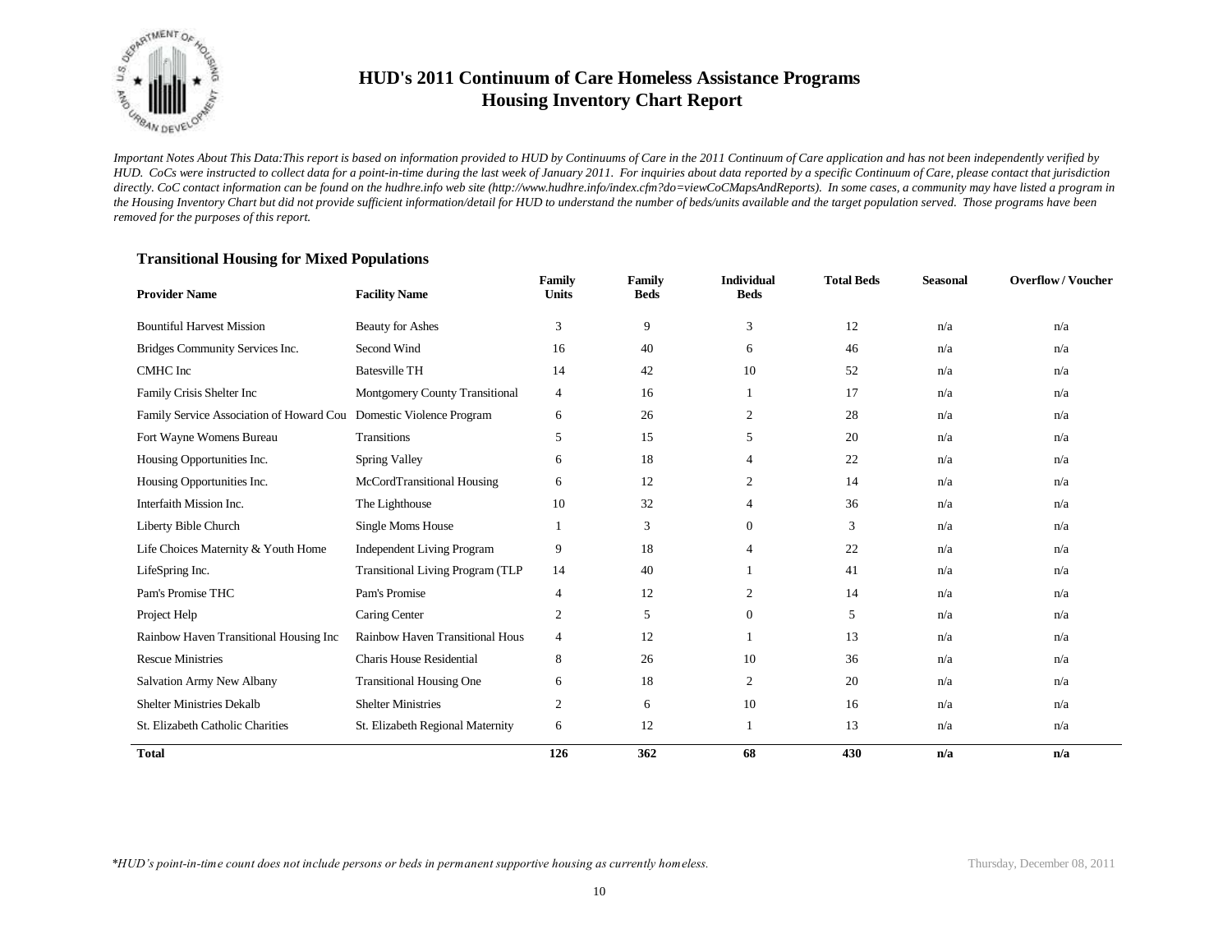

*Important Notes About This Data:This report is based on information provided to HUD by Continuums of Care in the 2011 Continuum of Care application and has not been independently verified by HUD. CoCs were instructed to collect data for a point-in-time during the last week of January 2011. For inquiries about data reported by a specific Continuum of Care, please contact that jurisdiction*  directly. CoC contact information can be found on the hudhre.info web site (http://www.hudhre.info/index.cfm?do=viewCoCMapsAndReports). In some cases, a community may have listed a program in *the Housing Inventory Chart but did not provide sufficient information/detail for HUD to understand the number of beds/units available and the target population served. Those programs have been removed for the purposes of this report.*

#### **Transitional Housing for Single Individuals**

| <b>Provider Name</b>                       | <b>Facility Name</b>                     | Family<br><b>Units</b> | Family<br><b>Beds</b> | <b>Individual</b><br><b>Beds</b> | <b>Total Beds</b> | Seasonal | <b>Overflow/Voucher</b> |
|--------------------------------------------|------------------------------------------|------------------------|-----------------------|----------------------------------|-------------------|----------|-------------------------|
| <b>Amethyst House</b>                      | Mens Amethyst House                      | $\boldsymbol{0}$       | $\mathbf{0}$          | 17                               | 17                | n/a      | n/a                     |
| <b>Amethyst House</b>                      | <b>Womens Amethyst House</b>             | $\mathbf{0}$           | $\mathbf{0}$          | 12                               | 12                | n/a      | n/a                     |
| Backstreet Mission Inc.                    | Abundant Life Program                    | $\mathbf{0}$           | $\mathbf{0}$          | 6                                | 6                 | n/a      | n/a                     |
| Centerstone                                | <b>Hoosier House</b>                     | $\boldsymbol{0}$       | $\mathbf{0}$          | 10                               | 10                | n/a      | n/a                     |
| Centerstone                                | <b>Caldwell House</b>                    | $\mathbf{0}$           | $\mathbf{0}$          | 6                                | 6                 | n/a      | n/a                     |
| CMHC Inc                                   | Lawrenceburg - Ludlow Transitio          | $\boldsymbol{0}$       | $\mathbf{0}$          | 15                               | 15                | n/a      | n/a                     |
| Dove Harbor                                | Dove Harbor                              | $\mathbf{0}$           | $\mathbf{0}$          | 15                               | 15                | n/a      | n/a                     |
| <b>Emerge Ministries</b>                   | <b>Transitional Care Center</b>          | $\boldsymbol{0}$       | $\mathbf{0}$          | 16                               | 16                | n/a      | n/a                     |
| <b>Evansville Rescue Mission</b>           | <b>Transitional Housing Discipleship</b> | $\boldsymbol{0}$       | $\mathbf{0}$          | 24                               | 24                | n/a      | n/a                     |
| Fort Wayne Rescue Mission                  | Transitional / Self Sufficiency          | $\mathbf{0}$           | $\mathbf{0}$          | 38                               | 38                | n/a      | n/a                     |
| Genesis Outreach Inc.                      | <b>MASS Family Reunification Progr</b>   | $\boldsymbol{0}$       | $\overline{0}$        | 6                                | 6                 | n/a      | n/a                     |
| Genesis Outreach Inc.                      | PLUS (Genesis/Hope Combined G            | $\boldsymbol{0}$       | $\mathbf{0}$          | 8                                | 8                 | n/a      | n/a                     |
| Hope House Inc.                            | Marthas Place (Genesis/Hope Co           | $\boldsymbol{0}$       | $\mathbf{0}$          | 8                                | 8                 | n/a      | n/a                     |
| Hope House Inc.                            | Hope House I                             | $\boldsymbol{0}$       | $\mathbf{0}$          | 11                               | 11                | n/a      | n/a                     |
| Kokomo Rescue Mission                      | <b>Open Arms Transitional Housing</b>    | $\boldsymbol{0}$       | $\mathbf{0}$          | 5                                | 5                 | n/a      | n/a                     |
| Kokomo Rescue Mission                      | New Life Program                         | $\boldsymbol{0}$       | $\mathbf{0}$          | 10                               | 10                | n/a      | n/a                     |
| Lafayette Transitional Housing Center Inc. | <b>LTHC Singles Program</b>              | $\boldsymbol{0}$       | $\boldsymbol{0}$      | 22                               | 22                | n/a      | n/a                     |
| Lifespring                                 | <b>Turning Point Center</b>              | $\mathbf{0}$           | $\overline{0}$        | 9                                | 9                 | n/a      | n/a                     |
| Light House Mission Inc. Terre Haute       | <b>Light House Mission Transitional</b>  | $\boldsymbol{0}$       | $\boldsymbol{0}$      | 19                               | 19                | n/a      | n/a                     |
| Light House of Hope Gary                   | Light House of Hope                      | $\boldsymbol{0}$       | $\overline{0}$        | 10                               | 10                | n/a      | n/a                     |
| Michigan City Housing Authority            | <b>ML Sanders Pathways</b>               | $\boldsymbol{0}$       | $\boldsymbol{0}$      | 6                                | 6                 | n/a      | n/a                     |
| <b>Premier Palace</b>                      | <b>Premier Palace</b>                    | $\mathbf{0}$           | $\mathbf{0}$          | 25                               | 25                | n/a      | n/a                     |
| <b>Oueen Anne's Vinevard</b>               | <b>Blair Manor</b>                       | $\mathbf{0}$           | $\mathbf{0}$          | 25                               | 25                | n/a      | n/a                     |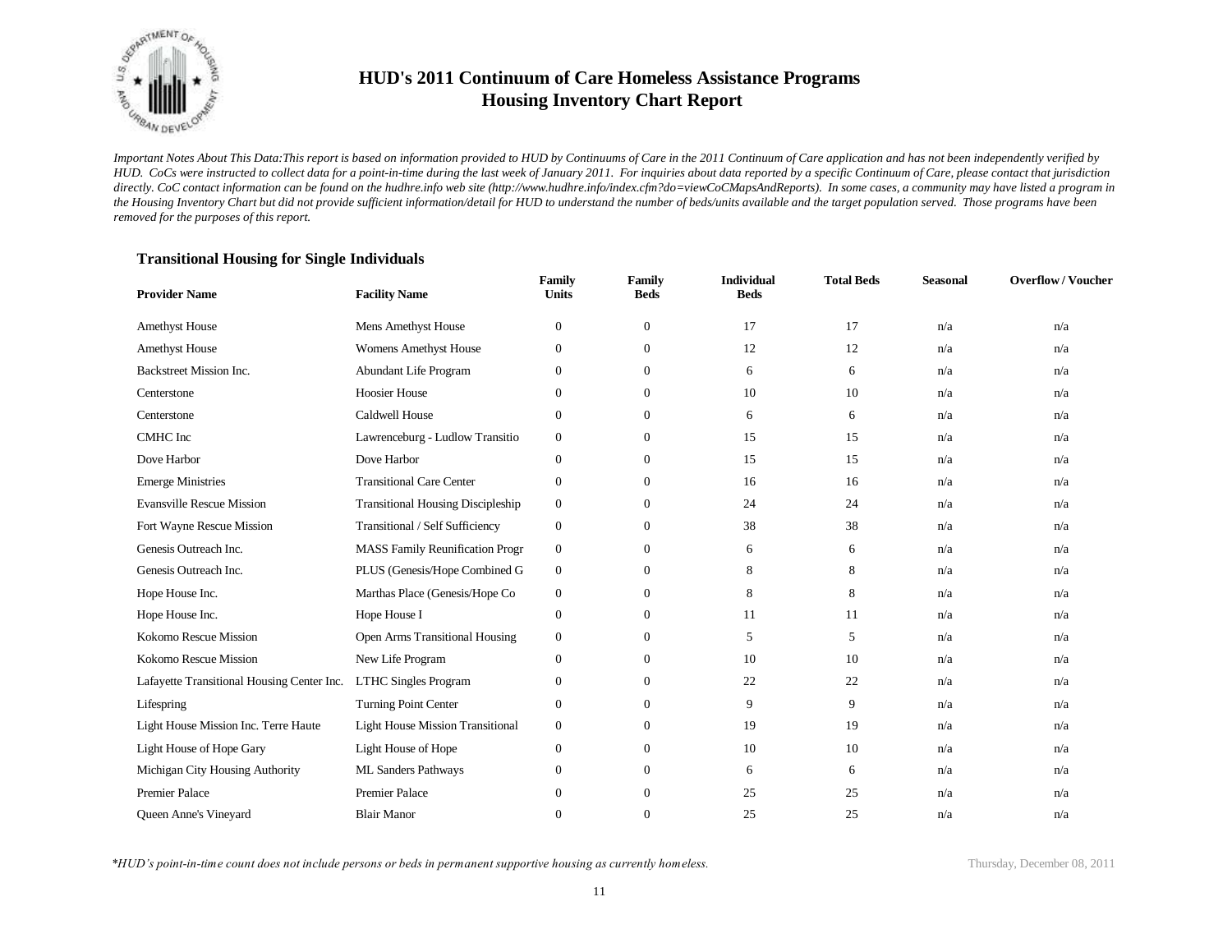

*Important Notes About This Data:This report is based on information provided to HUD by Continuums of Care in the 2011 Continuum of Care application and has not been independently verified by HUD. CoCs were instructed to collect data for a point-in-time during the last week of January 2011. For inquiries about data reported by a specific Continuum of Care, please contact that jurisdiction*  directly. CoC contact information can be found on the hudhre.info web site (http://www.hudhre.info/index.cfm?do=viewCoCMapsAndReports). In some cases, a community may have listed a program in *the Housing Inventory Chart but did not provide sufficient information/detail for HUD to understand the number of beds/units available and the target population served. Those programs have been removed for the purposes of this report.*

| <b>Provider Name</b>                                  | <b>Facility Name</b>                | Family<br><b>Units</b> | Family<br><b>Beds</b> | <b>Individual</b><br><b>Beds</b> | <b>Total Beds</b> | <b>Seasonal</b> | <b>Overflow/Voucher</b> |
|-------------------------------------------------------|-------------------------------------|------------------------|-----------------------|----------------------------------|-------------------|-----------------|-------------------------|
| Rebuilding the Breach Ministries                      | The Baker's House                   | $\boldsymbol{0}$       | $\mathbf{0}$          | 26                               | 26                | n/a             | n/a                     |
| <b>Roosevelt Mission</b>                              | Shelter                             | $\mathbf{0}$           | $\overline{0}$        | 6                                | 6                 | n/a             | n/a                     |
| Serenity House of Gary Inc.                           | Serenity House                      | $\mathbf{0}$           | $\overline{0}$        | 16                               | 16                | n/a             | n/a                     |
| Shepherds House                                       | Shepherds House (The)               | $\mathbf{0}$           | $\mathbf{0}$          | 38                               | 38                | n/a             | n/a                     |
| <b>SPA Ministries</b>                                 | <b>SPA Women's Shelter</b>          | $\mathbf{0}$           | $\overline{0}$        | 14                               | 14                | n/a             | n/a                     |
| Stepping Stones for Veterans Inc.                     | Stepping Stones for Vets            | $\mathbf{0}$           | $\mathbf{0}$          | 51                               | 51                | n/a             | n/a                     |
| Tri State Men's Center                                | Brother's Keeper Prison Ministry    | $\boldsymbol{0}$       | $\boldsymbol{0}$      | 15                               | 15                | n/a             | n/a                     |
| <b>United Caring Shelters</b>                         | <b>Transitional Housing</b>         | $\boldsymbol{0}$       | $\overline{0}$        | 21                               | 21                | n/a             | n/a                     |
| Veterans Life Changing Services                       | <b>Transitional Housing Program</b> | $\boldsymbol{0}$       | $\overline{0}$        | 32                               | 32                | n/a             | n/a                     |
| <b>YWCA</b> of Evansville                             | YWCA TH Recovery Program            | $\boldsymbol{0}$       | $\mathbf{0}$          | 24                               | 24                | n/a             | n/a                     |
| <b>Total</b>                                          |                                     | $\bf{0}$               | $\bf{0}$              | 566                              | 566               | n/a             | n/a                     |
| <b>Transitional Housing for Youth (Under 18 yrs.)</b> |                                     |                        |                       |                                  |                   |                 |                         |
| <b>Provider Name</b>                                  | <b>Facility Name</b>                | Family<br><b>Units</b> | Family<br><b>Beds</b> | <b>Individual</b><br><b>Beds</b> | <b>Total Beds</b> | <b>Seasonal</b> | <b>Overflow/Voucher</b> |
| Families by Choice                                    | Timothy's House                     | 8                      | 8                     | $\mathbf{0}$                     | 8                 | n/a             | n/a                     |
| Stepping Stones Inc.                                  | <b>Stepping Stones</b>              | 6                      | 6                     | $\mathbf{0}$                     | 6                 | n/a             | n/a                     |
| <b>Total</b>                                          |                                     | 14                     | 14                    | $\bf{0}$                         | 14                | n/a             | n/a                     |

#### **Transitional Housing for Single Individuals**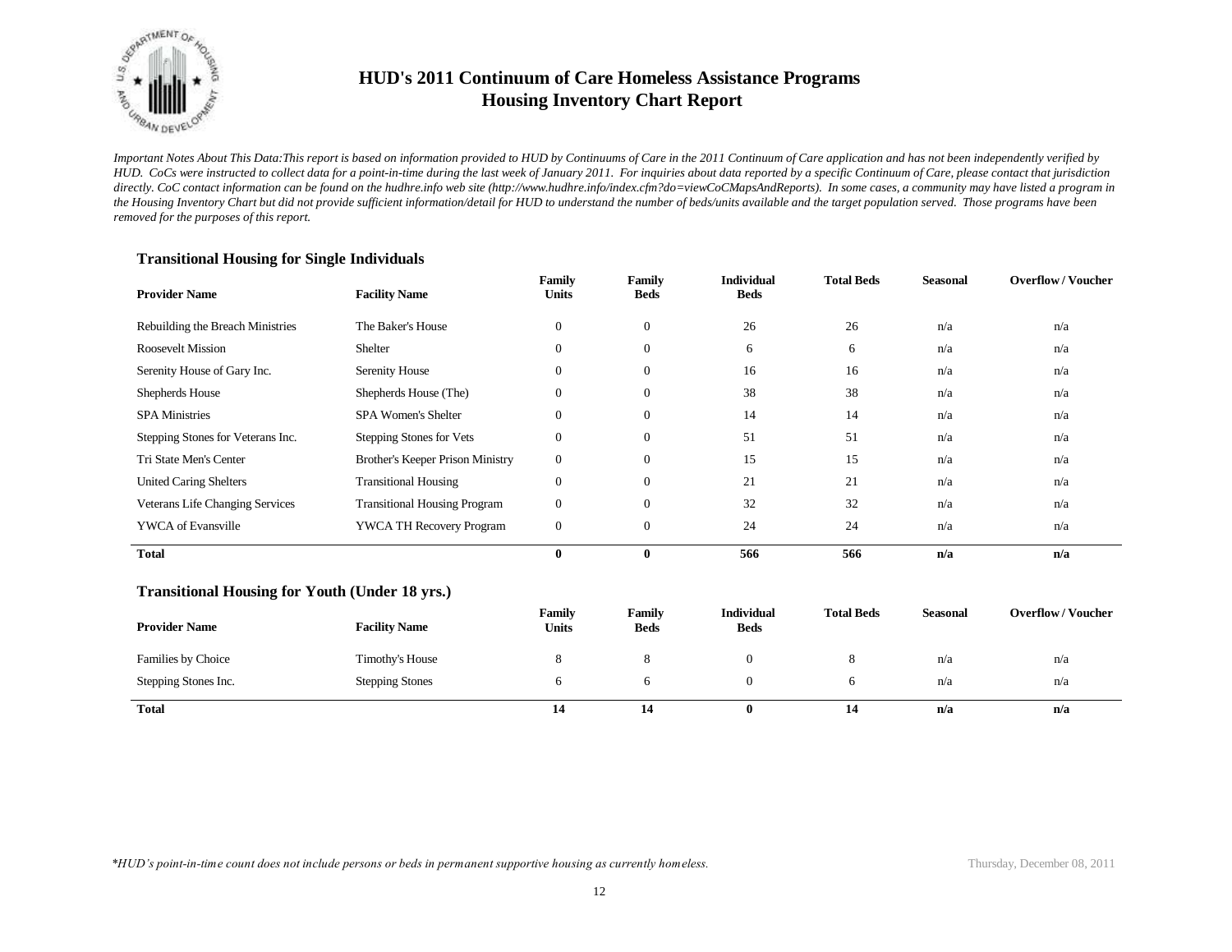

*Important Notes About This Data:This report is based on information provided to HUD by Continuums of Care in the 2011 Continuum of Care application and has not been independently verified by HUD. CoCs were instructed to collect data for a point-in-time during the last week of January 2011. For inquiries about data reported by a specific Continuum of Care, please contact that jurisdiction*  directly. CoC contact information can be found on the hudhre.info web site (http://www.hudhre.info/index.cfm?do=viewCoCMapsAndReports). In some cases, a community may have listed a program in *the Housing Inventory Chart but did not provide sufficient information/detail for HUD to understand the number of beds/units available and the target population served. Those programs have been removed for the purposes of this report.*

#### **HPRP - Rapid Rehousing for Mixed Populations**

| <b>Provider Name</b> | <b>Facility Name</b>              | Family<br><b>Units</b> | <b>Family</b><br><b>Beds</b> | <b>Individual</b><br><b>Beds</b> | <b>Total Beds</b> | <b>Seasonal</b> | <b>Overflow/Voucher</b> |
|----------------------|-----------------------------------|------------------------|------------------------------|----------------------------------|-------------------|-----------------|-------------------------|
| City of East Chicago | <b>HPRP</b>                       | 4                      | 11                           | $\overline{4}$                   | 15                | n/a             | n/a                     |
| City of Fort Wayne   | City of Fort Wayne HPRP           | 9                      | 30                           | 3                                | 33                | n/a             | n/a                     |
| City of Gary         | City of Gary HPRP                 | 13                     | 35                           | 8                                | 43                | n/a             | n/a                     |
| City of Hammond      | City of Hammond HPRP              | 73                     | 226                          | 75                               | 301               | n/a             | n/a                     |
| City of Terre Haute  | City of Terre Haute HPRP          | $\overline{c}$         | 5                            | 3                                | 8                 | n/a             | n/a                     |
| Lake County          | Lake County HPRP                  | 17                     | 52                           | 10                               | 62                | n/a             | n/a                     |
| Region 1             | Housing Opportunities, Inc.       | 17                     | 59                           | 17                               | 76                | n/a             | n/a                     |
| Region 10            | Centerstone, Inc.                 | 9                      | 36                           | 6                                | 42                | n/a             | n/a                     |
| Region 11            | Human Services, Inc.              | 18                     | 63                           | 7                                | 70                | n/a             | n/a                     |
| Region 12            | Aurora, Inc.                      | 15                     | 59                           | 24                               | 83                | n/a             | n/a                     |
| Region 13A           | Blue River Services, Inc.         | 26                     | 84                           | 13                               | 97                | n/a             | n/a                     |
| Region 13B           | Community Mental Health Center,   | 9                      | 33                           | 16                               | 49                | n/a             | n/a                     |
| Region 1A            | Continuum of Care of Northwest I  | 45                     | 143                          | 21                               | 164               | n/a             | n/a                     |
| Region 2             | The Center for the Homeless, Inc. | 3                      | 13                           | $\boldsymbol{0}$                 | 13                | n/a             | n/a                     |
| Region 2A            | The Center for the Homeless       | 5                      | 21                           | 4                                | 25                | n/a             | n/a                     |
| Region 3             | Community Action of Northeast In  | 63                     | 212                          | 36                               | 248               | n/a             | n/a                     |
| Region 4             | Area IV Agency on Aging, Inc.     | 26                     | 81                           | 19                               | 100               | n/a             | n/a                     |
| Region 5             | Center Township of Howard Coun    | 20                     | 73                           | 6                                | 79                | n/a             | n/a                     |
| Region 6             | Bridges Community Services, Inc.  | 12                     | 45                           | 14                               | 59                | n/a             | n/a                     |
| Region 7             | City of Terre Haute               | 1                      | 3                            |                                  | 4                 | n/a             | n/a                     |
| Region 8             | BehaviorCorp, Inc.                | 10                     | 35                           | $\overline{4}$                   | 39                | n/a             | n/a                     |
| Region 8A            | City of Indianapolis              | 67                     | 253                          | 123                              | 376               | n/a             | n/a                     |
| Region 9             | Dunn Mental Health Center, Inc.   | 3                      | 12                           | 9                                | 21                | n/a             | n/a                     |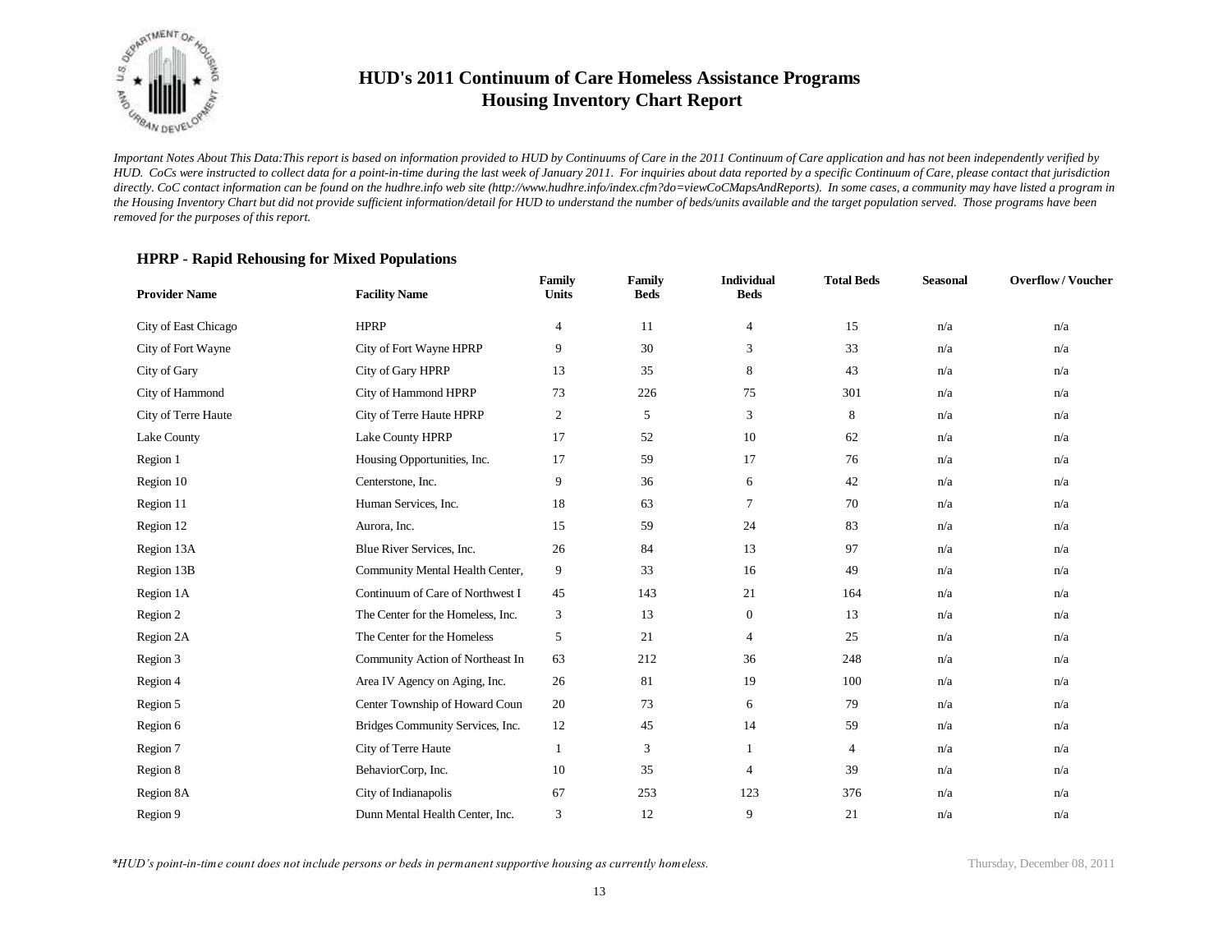

*Important Notes About This Data:This report is based on information provided to HUD by Continuums of Care in the 2011 Continuum of Care application and has not been independently verified by HUD. CoCs were instructed to collect data for a point-in-time during the last week of January 2011. For inquiries about data reported by a specific Continuum of Care, please contact that jurisdiction*  directly. CoC contact information can be found on the hudhre.info web site (http://www.hudhre.info/index.cfm?do=viewCoCMapsAndReports). In some cases, a community may have listed a program in *the Housing Inventory Chart but did not provide sufficient information/detail for HUD to understand the number of beds/units available and the target population served. Those programs have been removed for the purposes of this report.*

#### **HPRP - Rapid Rehousing for Mixed Populations**

| <b>Provider Name</b> | <b>Facility Name</b> | Family<br><b>Units</b> | Family<br><b>Beds</b> | <b>Individual</b><br><b>Beds</b> | <b>Total Beds</b> | <b>Seasonal</b> | <b>Overflow/Voucher</b>     |
|----------------------|----------------------|------------------------|-----------------------|----------------------------------|-------------------|-----------------|-----------------------------|
| Total                |                      | 467                    | 1584                  | 423                              | 2007              | n/a             | n/a<br>$\sim$ $\sim$ $\sim$ |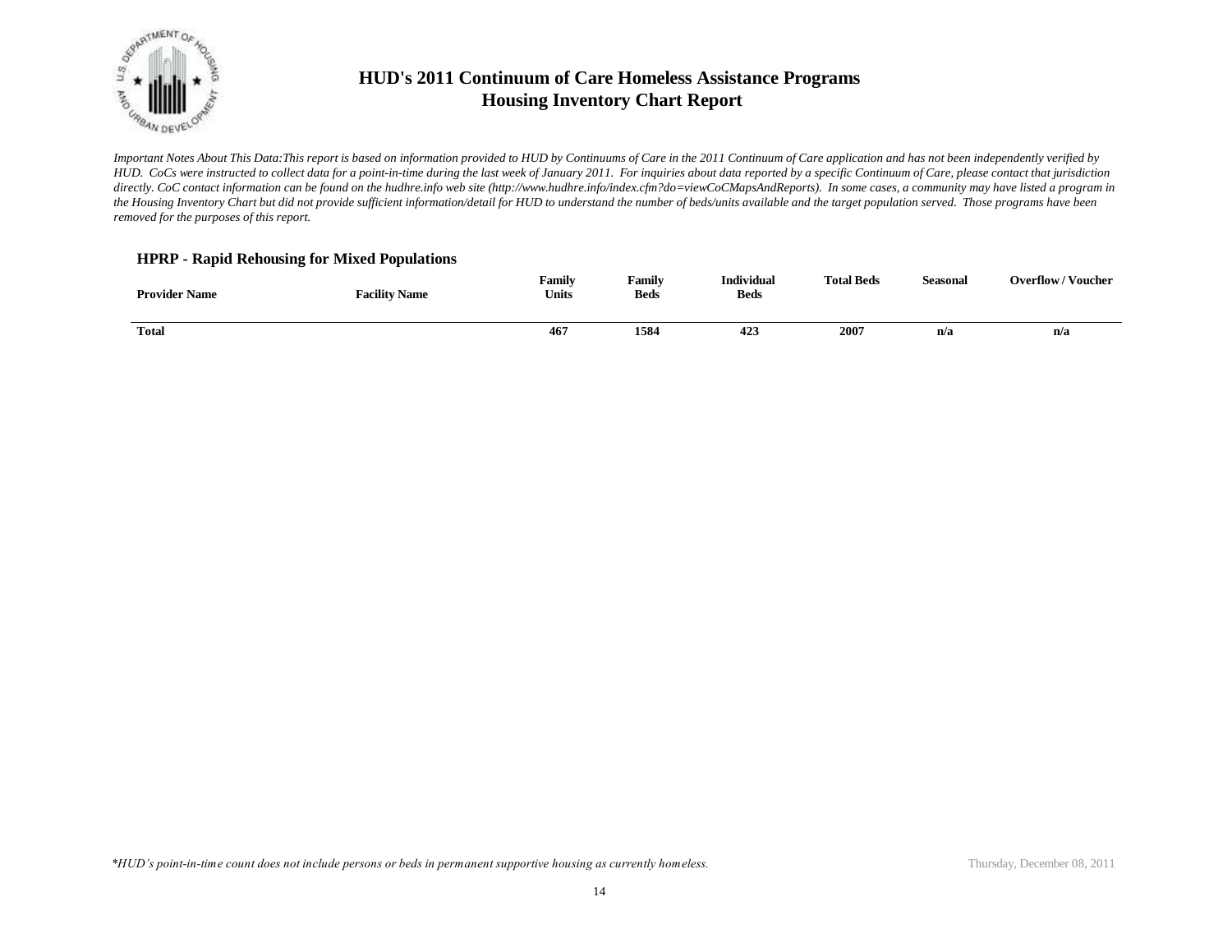

*Important Notes About This Data:This report is based on information provided to HUD by Continuums of Care in the 2011 Continuum of Care application and has not been independently verified by HUD. CoCs were instructed to collect data for a point-in-time during the last week of January 2011. For inquiries about data reported by a specific Continuum of Care, please contact that jurisdiction*  directly. CoC contact information can be found on the hudhre.info web site (http://www.hudhre.info/index.cfm?do=viewCoCMapsAndReports). In some cases, a community may have listed a program in *the Housing Inventory Chart but did not provide sufficient information/detail for HUD to understand the number of beds/units available and the target population served. Those programs have been removed for the purposes of this report.*

| <b>Provider Name</b>                         | <b>Facility Name</b>              | Family<br><b>Units</b> | Family<br><b>Beds</b> | <b>Individual</b><br><b>Beds</b> | <b>Total Beds</b> | <b>Seasonal</b> | <b>Overflow/Voucher</b> |
|----------------------------------------------|-----------------------------------|------------------------|-----------------------|----------------------------------|-------------------|-----------------|-------------------------|
| <b>AIDS</b> Ministries                       | <b>Elkhart Permanent Housing</b>  | $\overline{c}$         | 6                     | 4                                | 10                | n/a             | n/a                     |
| Aspire Indiana, Inc.                         | Main Stream I                     | 2                      | 4                     | 13                               | 17                | n/a             | n/a                     |
| Aspire Indiana, Inc.                         | Main Stream II                    | 4                      | 11                    | 4                                | 15                | n/a             | n/a                     |
| Catholic Charities Diocese of Gary           | Pathways First SPC                | 10                     | 30                    | 40                               | 70                | n/a             | n/a                     |
| City of Bloomington                          | VASH - Bloomington Housing Au     | 10                     | 30                    | 25                               | 55                | n/a             | n/a                     |
| Community Action of Northeast Indiana (C     | Indiana Shelter Plus Care         | 10                     | 30                    | 30                               | 60                | n/a             | n/a                     |
| <b>ECHO Housing Corporation</b>              | Aurora New Start leasing          | 10                     | 30                    | 10                               | 40                | n/a             | n/a                     |
| <b>Edgewater Systems for Balanced Living</b> | <b>SPC</b>                        | 12                     | 32                    | 8                                | 40                | n/a             | n/a                     |
| Hope House                                   | Hannah House                      |                        | 3                     | 3                                | 6                 | n/a             | n/a                     |
| Housing Opportunities Inc.                   | Tulip                             | 6                      | 18                    | 2                                | 20                | n/a             | n/a                     |
| Housing Opportunities Inc.                   | Creekview                         | 6                      | 18                    | 2                                | 20                | n/a             | n/a                     |
| Housing Opportunities Inc.                   | Dixie/Creekview                   | 6                      | 18                    | 2                                | 20                | n/a             | n/a                     |
| Housing Opportunities Inc.                   | Permanent Housing 4               | 4                      | 12                    | 2                                | 14                | n/a             | n/a                     |
| <b>IHCDA</b>                                 | City of South Bend, City of Goshe | 1                      | $\mathfrak{2}$        | 24                               | 26                | n/a             | n/a                     |
| Indiana S+C II                               | Indiana S+C II                    | 23                     | 102                   | 42                               | 144               | n/a             | n/a                     |
| Martha's House Inc.                          | Permanent Supportive Housing      | 4                      | 8                     | 11                               | 19                | n/a             | n/a                     |
| Mental Health America of Vigo County         | Sweet Home Terre Firma            | 1                      | $\mathbf{2}$          | 6                                | 8                 | n/a             | n/a                     |
| Porter Starke CMHC                           | Porter Starke SPC                 | 4                      | 9                     | 9                                | 18                | n/a             | n/a                     |
| <b>Total</b>                                 |                                   | 116                    | 365                   | 237                              | 602               | n/a             | n/a                     |

#### **Permanent Supportive Housing for Mixed Populations**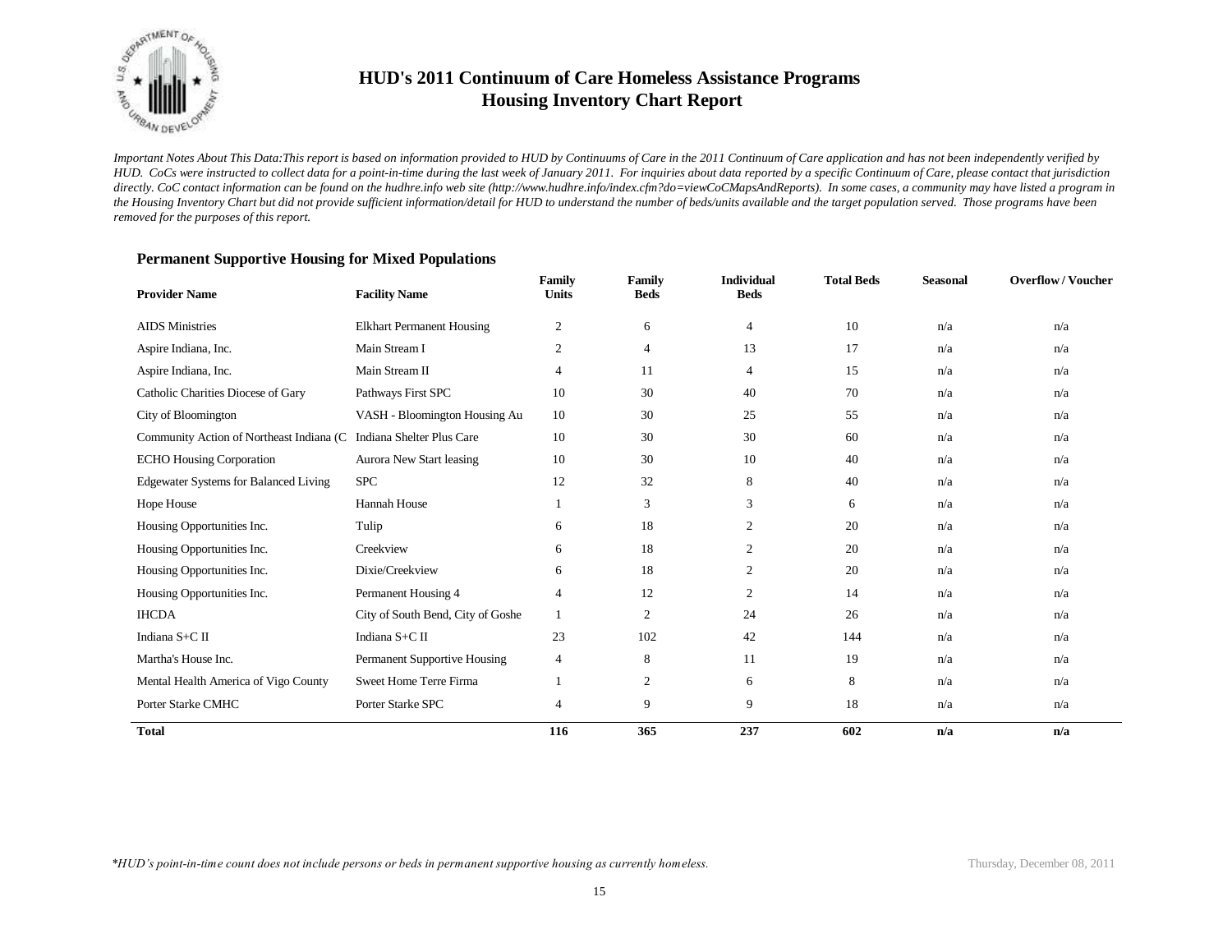

*Important Notes About This Data:This report is based on information provided to HUD by Continuums of Care in the 2011 Continuum of Care application and has not been independently verified by HUD. CoCs were instructed to collect data for a point-in-time during the last week of January 2011. For inquiries about data reported by a specific Continuum of Care, please contact that jurisdiction*  directly. CoC contact information can be found on the hudhre.info web site (http://www.hudhre.info/index.cfm?do=viewCoCMapsAndReports). In some cases, a community may have listed a program in *the Housing Inventory Chart but did not provide sufficient information/detail for HUD to understand the number of beds/units available and the target population served. Those programs have been removed for the purposes of this report.*

| <b>Provider Name</b>                         | <b>Facility Name</b>             | Family<br><b>Units</b> | Family<br><b>Beds</b> | <b>Individual</b><br><b>Beds</b> | <b>Total Beds</b> | <b>Seasonal</b> | <b>Overflow/Voucher</b> |
|----------------------------------------------|----------------------------------|------------------------|-----------------------|----------------------------------|-------------------|-----------------|-------------------------|
| Aliveness Project                            | Aliveness Project of Northwest   | $\boldsymbol{0}$       | $\mathbf{0}$          | 35                               | 35                | n/a             | n/a                     |
| Aurora                                       | Evansville Partners S+C          | $\mathbf{0}$           | $\mathbf{0}$          | 20                               | 20                | n/a             | n/a                     |
| <b>Cedars HOPE</b>                           | Cedars II                        | $\mathbf{0}$           | $\mathbf{0}$          | 5                                | 5                 | n/a             | n/a                     |
| Cedars HOPE                                  | Cedars I                         | $\overline{0}$         | $\overline{0}$        | 8                                | 8                 | n/a             | n/a                     |
| Center for Behavioral Health Bloomington     | Martinsville Plaza Apartments    | $\boldsymbol{0}$       | $\mathbf{0}$          | 9                                | 9                 | n/a             | n/a                     |
| Center for Behavioral Health Bloomington     | <b>Grant Street House</b>        | $\boldsymbol{0}$       | $\mathbf{0}$          | 12                               | 12                | n/a             | n/a                     |
| City of Fort Wayne                           | Fort Wayne Housing Authority V   | $\boldsymbol{0}$       | $\mathbf{0}$          | 70                               | 70                | n/a             | n/a                     |
| City of Marion                               | <b>Marion Housing Authority</b>  | $\mathbf{0}$           | $\mathbf{0}$          | 35                               | 35                | n/a             | n/a                     |
| <b>CMHC</b> Inc                              | Vevay - 513 Pearl St.            | $\mathbf{0}$           | $\overline{0}$        | $\overline{4}$                   | 4                 | n/a             | n/a                     |
| CMHC Inc                                     | Lawrenceburg - Center Street 2   | $\boldsymbol{0}$       | $\overline{0}$        | 8                                | 8                 | n/a             | n/a                     |
| CMHC Inc                                     | Lawrenceburg - Batesville SPC    | $\boldsymbol{0}$       | $\mathbf{0}$          | 10                               | 10                | n/a             | n/a                     |
| CMHC Inc                                     | Lawrenceburg - Center Street Non | $\boldsymbol{0}$       | $\mathbf{0}$          | 3                                | 3                 | n/a             | n/a                     |
| <b>CMHC</b> Inc                              | Lawrenceburg - Ludlow Apts       | $\boldsymbol{0}$       | $\mathbf{0}$          | 8                                | 8                 | n/a             | n/a                     |
| <b>CMHC</b> Inc                              | Lawrenceburg - Batesville PH     | $\boldsymbol{0}$       | $\overline{0}$        | 10                               | 10                | n/a             | n/a                     |
| CMHC Inc                                     | Lawrenceburg - Ludlow Apts 2 N   | $\boldsymbol{0}$       | $\mathbf{0}$          |                                  |                   | n/a             | n/a                     |
| CMHC Inc                                     | Vevay - 503 Pearl St.            | $\boldsymbol{0}$       | $\mathbf{0}$          | 8                                | 8                 | n/a             | n/a                     |
| <b>CMHC</b> Inc                              | Lawrenceburg - 513 Pearl Non H   | $\boldsymbol{0}$       | $\mathbf{0}$          | 4                                | 4                 | n/a             | n/a                     |
| <b>Edgewater Systems for Balanced Living</b> | Phoenix Apartments               | $\boldsymbol{0}$       | $\mathbf{0}$          | 30                               | 30                | n/a             | n/a                     |
| Indiana S+C III                              | Howard Regional Behavioral       | $\boldsymbol{0}$       | $\mathbf{0}$          | 15                               | 15                | n/a             | n/a                     |
| Indiana S+C III                              | <b>Meridian Services</b>         | $\mathbf{0}$           | $\mathbf{0}$          | 10                               | 10                | n/a             | n/a                     |
| Indiana S+C III                              | City of Lafayette                | $\mathbf{0}$           | $\mathbf{0}$          | 20                               | 20                | n/a             | n/a                     |
| Mental Health America of Tippecanoe Cou      | <b>Supportive Housing</b>        | $\boldsymbol{0}$       | $\mathbf{0}$          | 8                                | 8                 | n/a             | n/a                     |
| Mental Health America of Vigo County         | <b>YOUnity Housing</b>           | $\mathbf{0}$           | $\theta$              | 10                               | 10                | n/a             | n/a                     |

#### **Permanent Supportive Housing for Single Individuals**